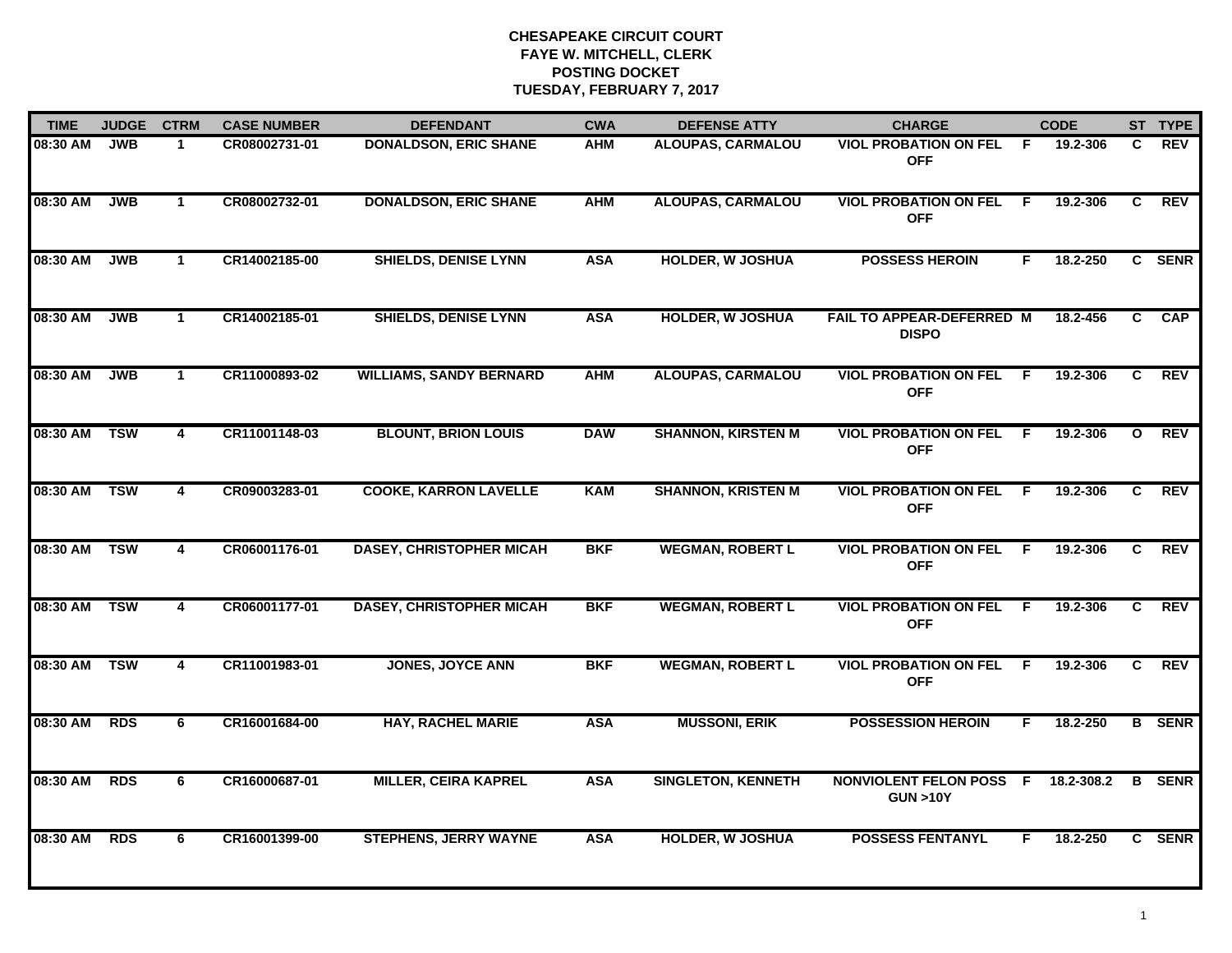| <b>TIME</b>  | <b>JUDGE</b> | <b>CTRM</b>    | <b>CASE NUMBER</b> | <b>DEFENDANT</b>                                | <b>CWA</b> | <b>DEFENSE ATTY</b>           | <b>CHARGE</b>                                 |                         | <b>CODE</b>  |   | ST TYPE       |
|--------------|--------------|----------------|--------------------|-------------------------------------------------|------------|-------------------------------|-----------------------------------------------|-------------------------|--------------|---|---------------|
| 08:30 AM     | <b>RDS</b>   | 6              | CR16001399-01      | <b>STEPHENS, JERRY WAYNE</b>                    | <b>ASA</b> | <b>HOLDER, W JOSHUA</b>       | <b>POSSESS COCAINE</b>                        | F.                      | 18.2-250     |   | C SENR        |
| 08:30 AM     | RDS          | 6              | CR16001854-00      | <b>STEPHENS, JERRY WAYNE</b>                    | <b>ASA</b> | <b>HOLDER, WILLIAM JOSHUA</b> | <b>POSSESS HEROIN</b>                         | F.                      | 18.2-250     |   | C SENR        |
| 08:30 AM     | <b>RDS</b>   | 6              | CR16001854-01      | <b>STEPHENS, JERRY WAYNE</b>                    | <b>ASA</b> | <b>HOLDER, WILLIAM JOSHUA</b> | <b>POSS PARAPHERNALIA</b>                     | М                       | 54.1-3466    |   | C SENR        |
| 08:30 AM     | <b>RDS</b>   | 6              | CR16001890-00      | <b>WEISER, CINDY LEIGH</b>                      | <b>ASA</b> | <b>DRAPER, ANTHONY</b>        | <b>POSSESS OXYCODONE</b>                      | F.                      | 18.2-250     |   | <b>B</b> SENR |
| 09:30 AM     | <b>RDS</b>   | $\overline{2}$ | CR17000185-00      | <b>ANIKE, EMEKA E</b>                           |            |                               | <b>RECKLESS DRIV 61/35</b>                    |                         | M C.46.2-862 |   | S ADAT        |
| 09:30 AM     | <b>RDS</b>   | $\mathbf{2}$   | CR17000021-00      | <b>BARKSDALE, AVION LEEAYE</b><br><b>BROOKS</b> | <b>AJS</b> | Spencer, Jo Anne              | <b>POSSESS SCHI OR II</b>                     | F.                      | 18.2-250     | в | <b>TBS</b>    |
| 09:30 AM     | <b>RDS</b>   | $\overline{2}$ | CR17000021-01      | <b>BARKSDALE, AVION LEEAYE</b><br><b>BROOKS</b> | <b>AJS</b> | Spencer, Jo Anne              | POSSESS MARIJUANA, 2ND M<br><b>OFF</b>        |                         | 18.2-250.1   | B | <b>TBS</b>    |
| 09:30 AM     | <b>RDS</b>   | $\mathbf{2}$   | CR17000021-02      | <b>BARKSDALE, AVION LEEAYE</b><br><b>BROOKS</b> | <b>AJS</b> | Spencer, Jo Anne              | <b>DRIVE W/LIC REVOKED, 1</b><br><b>OFF</b>   | $\overline{M}$          | 46.2-301     | B | <b>TBS</b>    |
| 09:30 AM     | <b>RDS</b>   | $\overline{2}$ | CR17000146-00      | <b>CUFFEE, BRITTANY TIARA</b>                   |            |                               | <b>POSSESS MARIJUANA</b>                      |                         | M 18.2-250.1 |   | S ADAT        |
| 09:30 AM RDS |              | $\overline{2}$ | CR02A03143-02      | <b>DURHAM, MICHAEL WAYNE</b>                    |            |                               | <b>VIOL PROBATION ON FEL</b><br><b>OFF</b>    | - F                     | 19.2-306     |   | C ADAT        |
| 09:30 AM RDS |              | $\overline{2}$ | CR12003128-01      | <b>GRIFFIN, JAMEL RASHON</b>                    |            |                               | <b>VIOL PROBATION ON FEL</b><br><b>OFF</b>    | - F                     | 19.2-306     |   | C ADAT        |
| 09:30 AM     | <b>RDS</b>   | $\overline{2}$ | CR17000145-00      | <b>LEWIS-WILLIAMS, SHANELL</b><br><b>ARMETT</b> |            |                               | <b>OPEN CONTAINER</b>                         | $\overline{\mathsf{M}}$ | 46-182       |   | S ADAT        |
| 09:30 AM     | <b>RDS</b>   | $\overline{2}$ | CR17000145-01      | <b>LEWIS-WILLIAMS, SHANELL</b><br><b>ARMETT</b> |            |                               | <b>POSSESSION MARIJUANA</b><br><b>1ST OFF</b> | M                       | 18.2-250.1   |   | S ADAT        |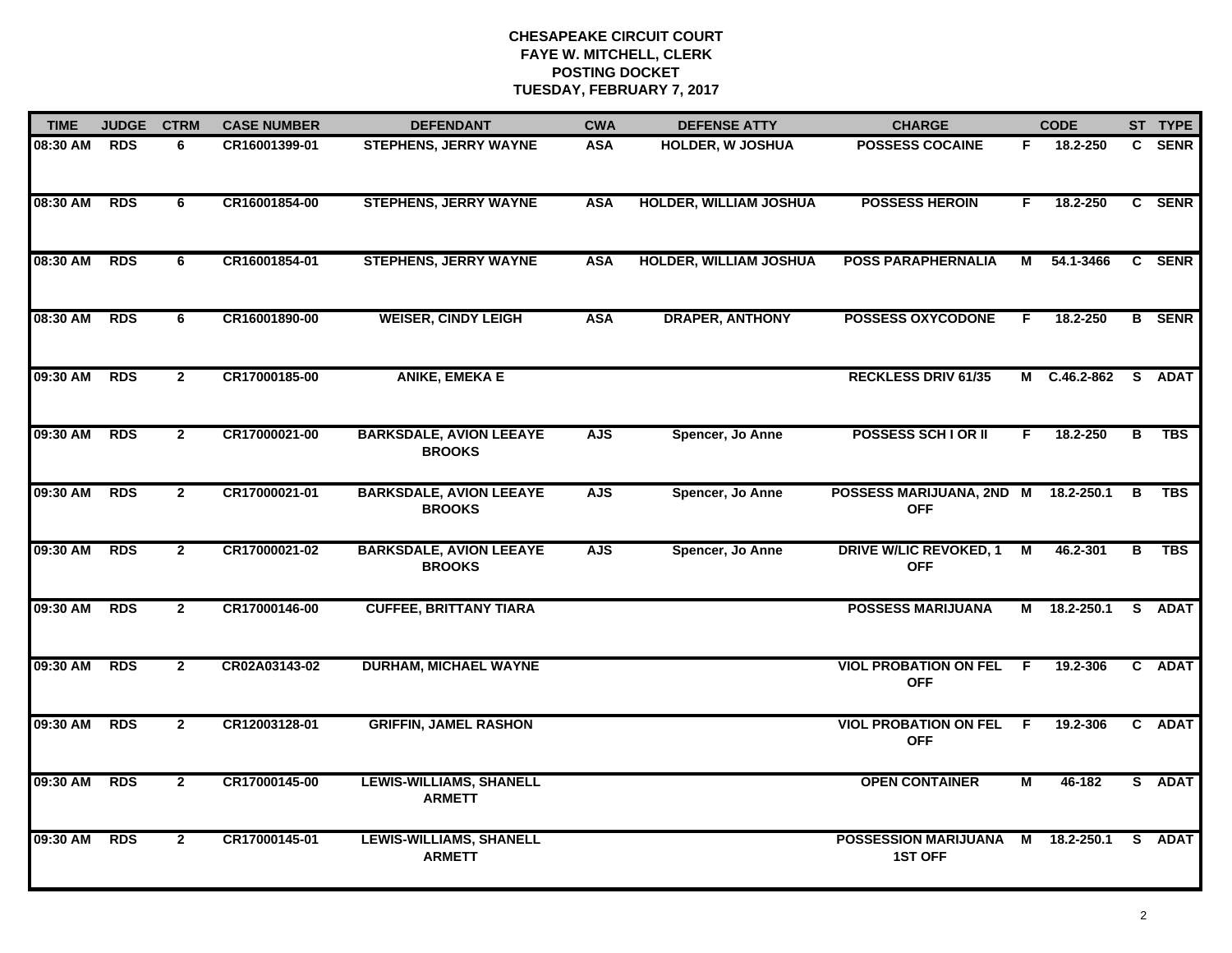| <b>TIME</b>  | <b>JUDGE</b> | <b>CTRM</b>    | <b>CASE NUMBER</b> | <b>DEFENDANT</b>                                | <b>CWA</b> | <b>DEFENSE ATTY</b>           | <b>CHARGE</b>                                     |              | <b>CODE</b>     |                | ST TYPE       |
|--------------|--------------|----------------|--------------------|-------------------------------------------------|------------|-------------------------------|---------------------------------------------------|--------------|-----------------|----------------|---------------|
| 09:30 AM     | <b>RDS</b>   | $\overline{2}$ | CR17000145-02      | <b>LEWIS-WILLIAMS, SHANELL</b><br><b>ARMETT</b> |            |                               | <b>FAIL TO STOP/ELUDE FOR</b><br><b>POLICE</b>    | M            | 46.2-817        | S.             | <b>ADAT</b>   |
| 09:30 AM     | <b>RDS</b>   | $\mathbf{2}$   | CR17000145-03      | <b>LEWIS-WILLIAMS, SHANELL</b><br><b>ARMETT</b> |            |                               | SPEEDING 47/35                                    | $\mathbf{I}$ | 46.2-875        |                | S ADAT        |
| 09:30 AM RDS |              | $\mathbf{2}$   | CR13000407-03      | <b>PILKINGTON, DAVID JR</b>                     |            |                               | <b>VIOL PROBATION ON FEL F</b><br><b>OFF</b>      |              | 19.2-306        |                | C ADAT        |
| 09:30 AM     | <b>RDS</b>   | $\mathbf{2}$   | CR16002212-00      | <b>SYKES, ANTINETTE RENEE</b>                   |            |                               | <b>NO OL</b>                                      | М            | 46.2-300        |                | S ADAT        |
| 09:30 AM     | <b>RDS</b>   | $\overline{2}$ | CR16002212-01      | <b>SYKES, ANTINETTE RENEE</b>                   |            |                               | <b>OPER/PERMIT OPER</b><br><b>UNINSURED VEH</b>   |              | M A.46.2-707    |                | S ADAT        |
| 09:30 AM     | <b>RDS</b>   | $\overline{2}$ | CR16002212-02      | <b>SYKES, ANTINETTE RENEE</b>                   |            |                               | <b>OPERATE/PERMT OP UNLIC I</b><br><b>MTR VEH</b> |              | $46.2 - 613(1)$ | <b>S</b>       | <b>ADAT</b>   |
| 09:30 AM     | <b>RDS</b>   | $\overline{2}$ | CR16002212-03      | <b>SYKES, ANTINETTE RENEE</b>                   |            |                               | <b>FTA-SCRULE - ADATS</b>                         | М            | 18.2-456        |                | O ADAT        |
| 09:30 AM     | <b>RDS</b>   | $\mathbf{2}$   | CR14000772-00      | <b>WILLIAMS, DWAYNE ANTONIO; JR</b>             | <b>DAM</b> |                               | <b>RECKLESS DRIVING 20+</b><br><b>OVER</b>        |              | M C.46.2-862    | B              | <b>TBS</b>    |
| 09:30 AM     | <b>RDS</b>   | $\overline{2}$ | CR14000772-01      | <b>WILLIAMS, DWAYNE ANTONIO; JR</b>             | <b>DAM</b> |                               | <b>FAIL TO APPEAR;</b><br><b>CONTEMPT</b>         | М            | 18.2-456        | В              | <b>TBS</b>    |
| 09:30 AM     | <b>RDS</b>   | $\overline{2}$ | CR14000772-02      | <b>WILLIAMS, DWAYNE ANTONIO; JR</b>             | <b>DAM</b> |                               | <b>FTA-TRIAL</b>                                  | М            | 18.2-456        |                | <b>B</b> ADAT |
| 02:00 PM     | RDS          | 6              | CR13002353-01      | <b>BACHMAN, ROBERT STEVEN; JR</b>               | <b>KAM</b> | <b>KORSLUND, ERIC</b>         | <b>VIOL PROBATION ON FEL F</b><br><b>OFF</b>      |              | 19.2-306        | $\overline{c}$ | <b>TBS</b>    |
| 02:00 PM     | <b>RDS</b>   | 6              | CR13002353-02      | <b>BACHMAN, ROBERT STEVEN; JR</b>               | <b>KAM</b> | <b>KORSLUND, ERIC</b>         | <b>CONTEMPT - FTA PROB VIO M</b>                  |              | 18.2-456        | $\overline{c}$ | <b>TBS</b>    |
| 02:00 PM     | <b>RDS</b>   | 6              | CR16001822-00      | <b>BAKER, CRYSTAL ESTELLE</b>                   | <b>DJH</b> | <b>HOLDER, WILLIAM JOSHUA</b> | <b>PETIT LARCENY: 3RD+</b><br><b>CONVICTION</b>   | F.           | 18.2-104        | F.             | <b>BSC</b>    |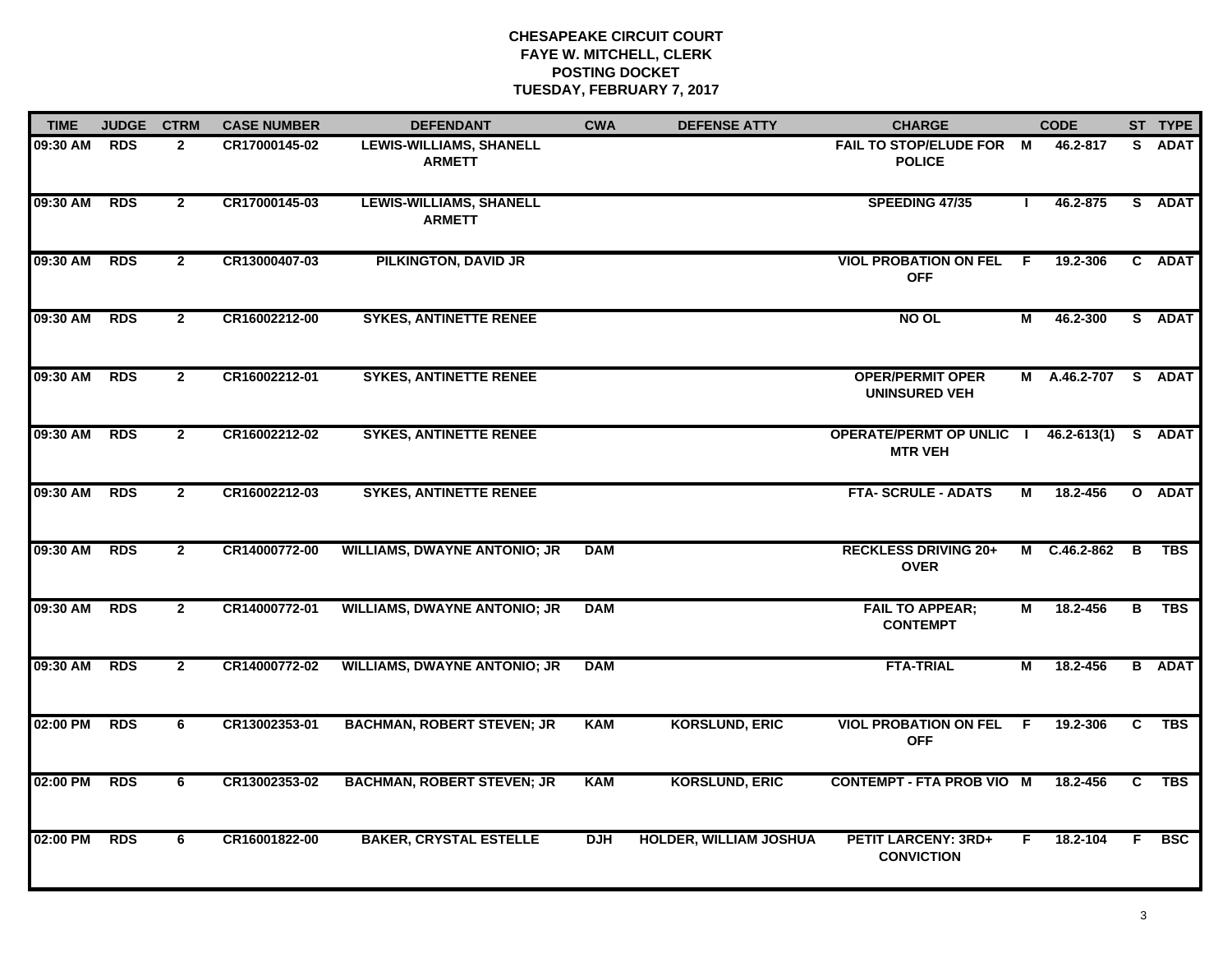| <b>TIME</b> | <b>JUDGE</b> | <b>CTRM</b> | <b>CASE NUMBER</b> | <b>DEFENDANT</b>                | <b>CWA</b> | <b>DEFENSE ATTY</b>           | <b>CHARGE</b>                                   |                | <b>CODE</b> |                         | ST TYPE                  |
|-------------|--------------|-------------|--------------------|---------------------------------|------------|-------------------------------|-------------------------------------------------|----------------|-------------|-------------------------|--------------------------|
| 02:00 PM    | <b>RDS</b>   | 6           | CR16001822-01      | <b>BAKER, CRYSTAL ESTELLE</b>   | <b>DJH</b> | HOLDER, WILLIAM JOSHUA        | <b>POSSESS FENTANYL</b>                         | F.             | 18.2-250    | F.                      | <b>BSC</b>               |
| 02:00 PM    | <b>RDS</b>   | 6           | CR16001822-02      | <b>BAKER, CRYSTAL ESTELLE</b>   | <b>DJH</b> | <b>HOLDER, WILLIAM JOSHUA</b> | <b>UNAUTH POSSESSION:</b><br><b>DRUG PARA</b>   | М              | 54.1-3466   | E                       | <b>BSC</b>               |
| 02:00 PM    | <b>RDS</b>   | 6           | CR17000066-00      | <b>BATES, SHAWN</b>             | <b>ASA</b> |                               | DR AFTER DECLARED H.O.- F<br><b>FELONY</b>      |                | B.46.2-357  | C                       | <b>TBS</b>               |
| 02:00 PM    | <b>RDS</b>   | 6           | CR17000156-00      | <b>BROWN, KYNDIS</b>            |            |                               | <b>DISOBEY JUDGEMENT;</b><br><b>CONTEMPT</b>    | М              | 18.2-456    | $\mathbf{o}$            | <b>SC</b>                |
| 02:00 PM    | <b>RDS</b>   | 6           | CR16002140-00      | <b>BRYANT, GARRY THOMAS</b>     | <b>BKF</b> | <b>PASS, STEPHANIE</b>        | <b>PETIT LARCENY 3RD+OFF</b>                    | F.             | 18.2-104    | C                       | <b>TBS</b>               |
| 02:00 PM    | <b>RDS</b>   | 6           | CR11002895-00      | <b>BUTTS, WENDELL ZACHARY</b>   | <b>BKF</b> | <b>WEGMAN, ROBERT L</b>       | <b>PROBATION VIOLATION</b>                      | F.             | 19.2-306    | C                       | TBS                      |
| 02:00 PM    | <b>RDS</b>   | 6           | CR17000196-00      | <b>CHESSON, DONTE MARQUI</b>    | <b>MIF</b> | Sacks, Andrew M.              | <b>ELUDE (ACC)</b>                              | F.             | 46.2-817B   | <b>C</b>                | <b>TBS</b>               |
| 02:00 PM    | <b>RDS</b>   | 6           | CR17000157-00      | <b>CHESTNUT, MICHELE BENITA</b> |            |                               | <b>DISOBEY JUDGEMENT;</b><br><b>CONTEMPT</b>    | $\overline{M}$ | 18.2-456    | $\overline{\mathbf{o}}$ | $\overline{\mathsf{sc}}$ |
| 02:00 PM    | <b>RDS</b>   | 6           | CR15002188-00      | <b>CHISHOLM, PAUL; III</b>      | <b>DJH</b> | <b>PASS, STEPHANIE P</b>      | <b>MALICIOUS WOUNDING</b>                       | F.             | $18.2 - 51$ | F                       | <b>MBF</b>               |
| 02:00 PM    | <b>RDS</b>   | 6           | CR17000138-00      | <b>CORBETT, STEVE STERLING</b>  | <b>ANM</b> |                               | <b>ROBBERY</b>                                  | F.             | $18.2 - 58$ |                         | C ADAT                   |
| 02:00 PM    | <b>RDS</b>   | 6           | CR17000255-00      | <b>COX, ADORA JANEL</b>         | <b>KAM</b> | Swift-Sherrod, Sanita A.      | <b>POSSESS COCAINE</b>                          | F.             | 18.2-248    | в                       | <b>TBS</b>               |
| 02:00 PM    | <b>RDS</b>   | 6           | CR17000255-01      | <b>COX, ADORA JANEL</b>         | <b>KAM</b> | Swift-Sherrod, Sanita A.      | <b>FALSE IDENTIFY SELF TO</b><br><b>LAW ENF</b> | M              | 19.2-82.1   | В                       | <b>TBS</b>               |
| 02:00 PM    | <b>RDS</b>   | 6           | CR16001237-00      | <b>CUFFEE, MIGUEL RONNELL</b>   | <b>AJS</b> | Jones, David L.               | <b>POSSESS HEROIN</b>                           | F.             | 18.2-250    | F.                      | <b>BSC</b>               |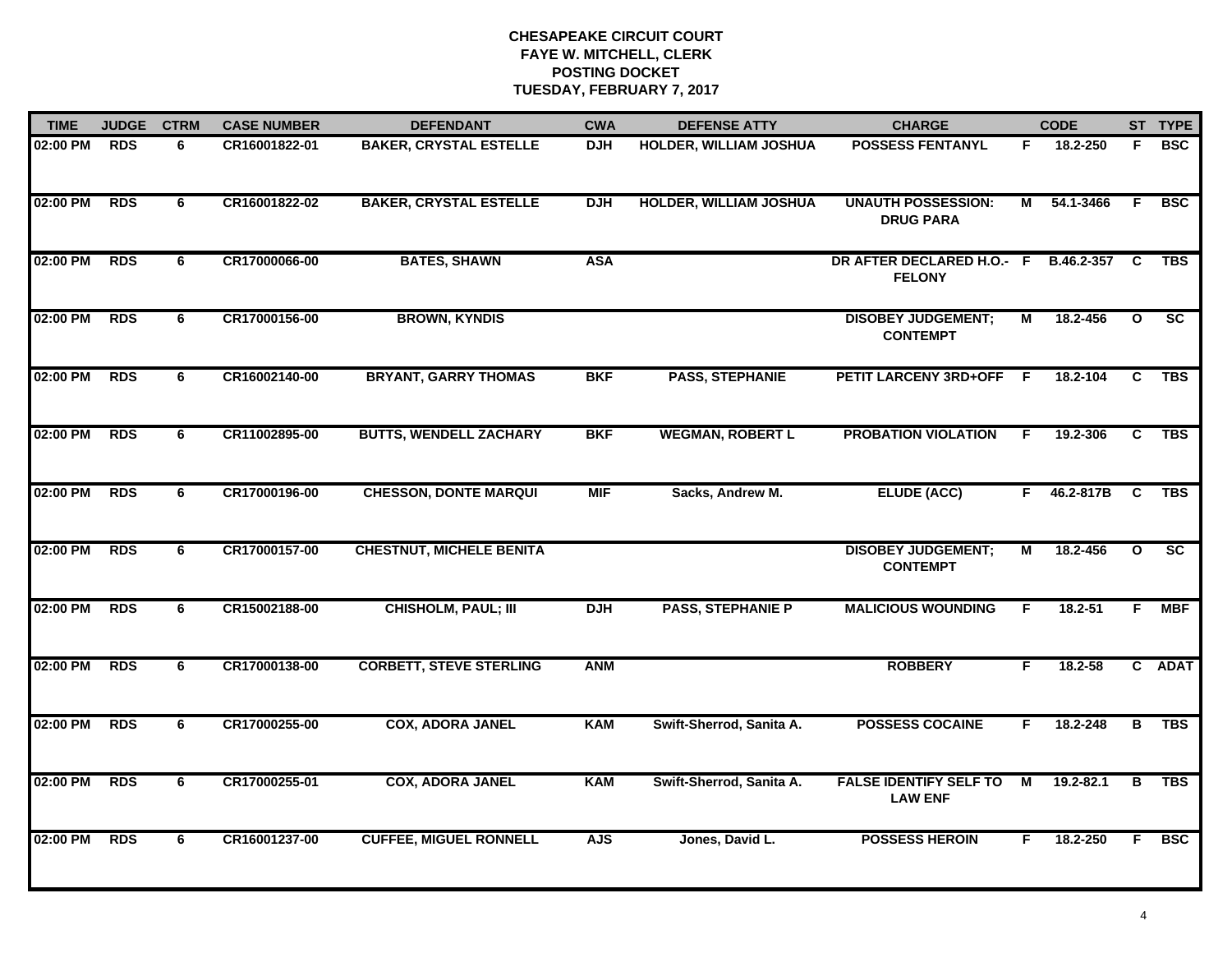| <b>TIME</b> | <b>JUDGE</b> | <b>CTRM</b> | <b>CASE NUMBER</b> | <b>DEFENDANT</b>               | <b>CWA</b> | <b>DEFENSE ATTY</b>     | <b>CHARGE</b>                                    |    | <b>CODE</b>   |                | ST TYPE    |
|-------------|--------------|-------------|--------------------|--------------------------------|------------|-------------------------|--------------------------------------------------|----|---------------|----------------|------------|
| 02:00 PM    | <b>RDS</b>   | 6           | CR16001969-00      | <b>DAVIS, DERYL LEE</b>        | <b>ASA</b> | Winn, A Robinson        | ARMED BURGLARY, ENTER F<br><b>HOUSE</b>          |    | 18.2-90       | C.             | <b>TBS</b> |
| 02:00 PM    | <b>RDS</b>   | 6           | CR16001969-01      | <b>DAVIS, DERYL LEE</b>        | <b>ASA</b> | Winn, A Robinson        | <b>ATTEMPT ROBBERY</b>                           | F. | 18.2-58       | C              | <b>TBS</b> |
| 02:00 PM    | <b>RDS</b>   | 6           | CR16001969-02      | <b>DAVIS, DERYL LEE</b>        | <b>ASA</b> | Winn, A Robinson        | <b>ATTEMPT ROBBERY</b>                           | F. | $18.2 - 58$   | $\overline{c}$ | <b>TBS</b> |
| 02:00 PM    | <b>RDS</b>   | 6           | CR16001969-03      | <b>DAVIS, DERYL LEE</b>        | <b>ASA</b> | Winn, A Robinson        | <b>ATTEMPT ROBBERY</b>                           | F. | $18.2 - 58$   | C.             | <b>TBS</b> |
| 02:00 PM    | <b>RDS</b>   | 6           | CR16001969-04      | <b>DAVIS, DERYL LEE</b>        | <b>ASA</b> | Winn, A Robinson        | <b>WEAR MASK TO CONCEAL F</b><br><b>IDENTITY</b> |    | 18.2-422      | C              | <b>TBS</b> |
| 02:00 PM    | <b>RDS</b>   | 6           | CR16001969-05      | <b>DAVIS, DERYL LEE</b>        | <b>ASA</b> | Winn, A Robinson        | <b>STRANGLE ANOTHER</b><br><b>CAUSE INJURY</b>   | F. | 18.2-51.6     | C              | <b>TBS</b> |
| 02:00 PM    | <b>RDS</b>   | 6           | CR16001969-06      | <b>DAVIS, DERYL LEE</b>        | <b>ASA</b> | Winn, A Robinson        | <b>MALICIOUS BODILY INJURY F</b>                 |    | $18.2 - 51$   | C              | <b>TBS</b> |
| 02:00 PM    | <b>RDS</b>   | 6           | CR16001969-07      | <b>DAVIS, DERYL LEE</b>        | <b>ASA</b> | Winn, A Robinson        | <b>MALICIOUS BODILY INJURY F</b>                 |    | $18.2 - 51$   | $\overline{c}$ | <b>TBS</b> |
| 02:00 PM    | <b>RDS</b>   | 6           | CR16001969-08      | <b>DAVIS, DERYL LEE</b>        | <b>ASA</b> | Winn, A Robinson        | FIREARM:USE IN COMM OF F<br><b>FELONY</b>        |    | 18.2-53.1     | C.             | <b>TBS</b> |
| 02:00 PM    | <b>RDS</b>   | 6           | CR16001969-09      | <b>DAVIS, DERYL LEE</b>        | <b>ASA</b> | Winn, A Robinson        | FIREARM:USE IN COMM OF F<br><b>FELONY</b>        |    | 18.2-53.1     | C              | <b>TBS</b> |
| 02:00 PM    | <b>RDS</b>   | 6           | CR16001969-10      | <b>DAVIS, DERYL LEE</b>        | <b>ASA</b> | Winn, A Robinson        | FIREARM:USE IN COMM OF F<br><b>FELONY</b>        |    | $18.2 - 53.1$ | C              | <b>TBS</b> |
| 02:00 PM    | <b>RDS</b>   | 6           | CR16002143-00      | <b>DREW, HARRY LESTER; III</b> | <b>WHC</b> | <b>BASHARA, CHARLES</b> | <b>FAIL PERFORM</b><br><b>CONSTRUCTION</b>       | F. | 18.2-200.1    | B              | <b>TBS</b> |
| 02:00 PM    | <b>RDS</b>   | 6           | CR16001247-00      | <b>ENGEL, TRAVIS HUNTER</b>    | <b>SNS</b> | <b>NICHOLAS, LESLEE</b> | <b>CARNAL KNOWLEDGE</b>                          | F. | 18.2-63       | $\overline{c}$ | <b>TBS</b> |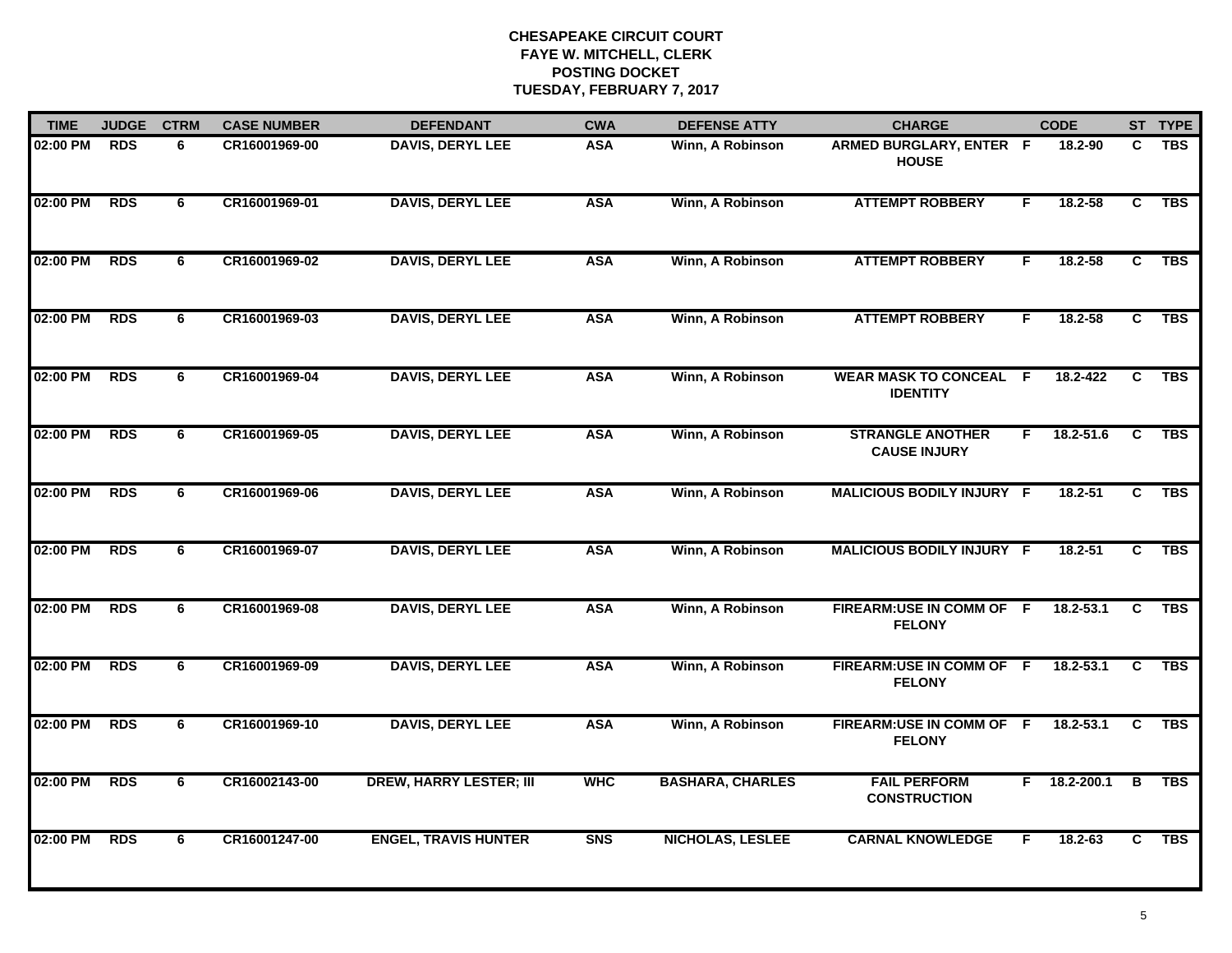| <b>TIME</b> | <b>JUDGE</b> | <b>CTRM</b> | <b>CASE NUMBER</b> | <b>DEFENDANT</b>                   | <b>CWA</b> | <b>DEFENSE ATTY</b>       | <b>CHARGE</b>                                  |     | <b>CODE</b>  |                | ST TYPE       |
|-------------|--------------|-------------|--------------------|------------------------------------|------------|---------------------------|------------------------------------------------|-----|--------------|----------------|---------------|
| 02:00 PM    | <b>RDS</b>   | 6           | CR17000201-00      | <b>GREENE, EBONY DASHAY</b>        | <b>JAF</b> |                           | <b>HIT &amp; RUN</b>                           | F.  | D.46.2-894   | в              | <b>ADAT</b>   |
| 02:00 PM    | <b>RDS</b>   | 6           | CR16000887-00      | <b>GRIFFIN, JOSHUA DARRELL; II</b> | <b>ASA</b> | <b>BASHARA, CHARLES L</b> | <b>POSS OF AMPHETAMINE</b>                     | F.  | 18.2-250     | В              | <b>TBS</b>    |
| 02:00 PM    | <b>RDS</b>   | 6           | CR16000887-01      | <b>GRIFFIN, JOSHUA DARRELL; II</b> | <b>ASA</b> | <b>BASHARA, CHARLES L</b> | <b>POSS MARIJUANA</b>                          |     | M 18.2-250.1 | В              | <b>TBS</b>    |
| 02:00 PM    | <b>RDS</b>   | 6           | CR17000214-00      | <b>HAMPTON, GARRETT MICHAEL</b>    | <b>AEP</b> |                           | <b>PWID MARIJUANA</b>                          | F.  | 18.2-248.1   |                | <b>B</b> ADAT |
| 02:00 PM    | <b>RDS</b>   | 6           | CR16000799-00      | <b>HARDY, JEFFREY ANDRE</b>        | <b>MLK</b> | <b>JONES, M COLSTON</b>   | <b>POSS HEROIN</b>                             | F.  | 18.2-248     | C.             | <b>TBS</b>    |
| 02:00 PM    | <b>RDS</b>   | 6           | CR16000799-01      | <b>HARDY, JEFFREY ANDRE</b>        | <b>MLK</b> | <b>JONES, M COLSTON</b>   | <b>RECEIVED/ATTEMPT</b><br><b>ESCAPE</b>       | М   | 18.2-462     | C              | <b>TBS</b>    |
| 02:00 PM    | <b>RDS</b>   | 6           | CR16000799-02      | <b>HARDY, JEFFREY ANDRE</b>        | <b>MLK</b> | <b>JONES, M COLSTON</b>   | <b>FAIL TO ID</b>                              | М   | 46-29        | $\overline{c}$ | <b>TBS</b>    |
| 02:00 PM    | <b>RDS</b>   | 6           | CR16000799-03      | <b>HARDY, JEFFREY ANDRE</b>        | <b>MLK</b> | <b>JONES, M COLSTON</b>   | <b>SUSP O/L</b>                                |     | M B.46.2-301 | C.             | <b>TBS</b>    |
| 02:00 PM    | <b>RDS</b>   | 6           | CR16000799-04      | <b>HARDY, JEFFREY ANDRE</b>        | <b>MLK</b> | <b>JONES, M COLSTON</b>   | <b>DEFECTIVE EQUIPMENT</b><br><b>GENERALLY</b> | м   | 46.2-1003    | S.             | <b>TBS</b>    |
| 02:00 PM    | <b>RDS</b>   | 6           | CR06A01723-01      | <b>HARRELL, JOHNNY DAMON; SR</b>   | <b>PLS</b> | <b>G, JEFFREY MASON</b>   | <b>VIOL PROBATION ON FEL</b><br><b>OFF</b>     | - F | 19.2-306     | C              | <b>TBS</b>    |
| 02:00 PM    | <b>RDS</b>   | 6           | CR12001851-01      | HARRELL, JOHNNY DAMON; SR          | <b>PLS</b> | <b>G, JEFFREY MASON</b>   | <b>VIOL PROBATION ON FEL</b><br><b>OFF</b>     | - F | 19.2-306     | C              | <b>TBS</b>    |
| 02:00 PM    | <b>RDS</b>   | 6           | CR16001780-00      | <b>HARRIS, JAYCEE</b>              | CLB        |                           | <b>CONTEMPT-FTA WITNESS</b>                    | М   | 18.2-456     |                | <b>TBS</b>    |
| 02:00 PM    | <b>RDS</b>   | 6           | CR16000713-00      | <b>HASKETT, DENISE TAYLOR</b>      | <b>ASA</b> | Buyrn, Richard L          | <b>SHOW CAUSE: FTA AS</b><br><b>WITNESS</b>    | м   | 18.2-456     | B              | <b>TBS</b>    |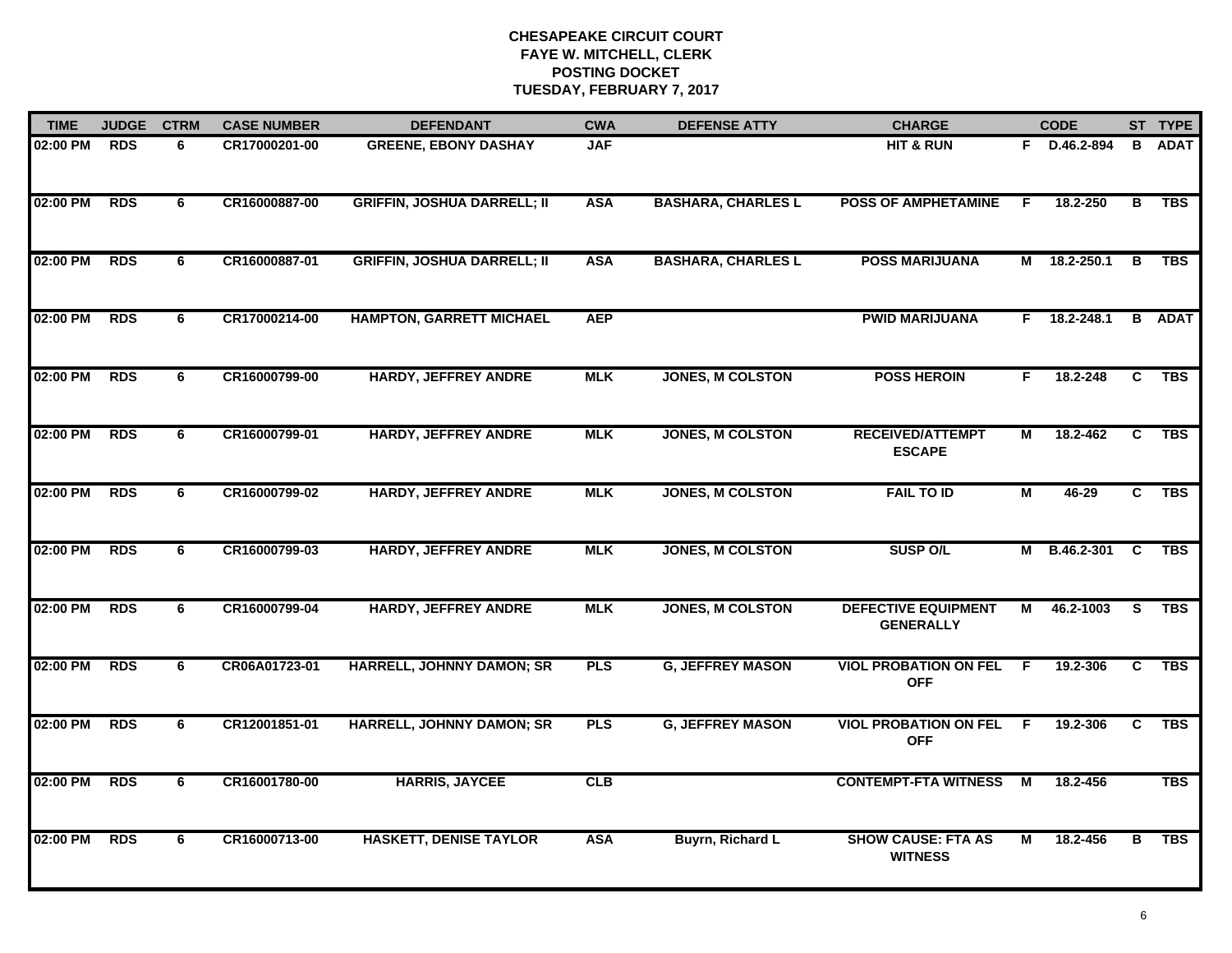| <b>TIME</b> | <b>JUDGE</b> | <b>CTRM</b> | <b>CASE NUMBER</b> | <b>DEFENDANT</b>                 | <b>CWA</b> | <b>DEFENSE ATTY</b>       | <b>CHARGE</b>                                      |     | <b>CODE</b>   |    | ST TYPE       |
|-------------|--------------|-------------|--------------------|----------------------------------|------------|---------------------------|----------------------------------------------------|-----|---------------|----|---------------|
| 02:00 PM    | <b>RDS</b>   | 6           | CR16000714-00      | <b>HASKETT, DENISE TAYLOR</b>    | <b>ASA</b> | <b>Buyrn, Richard L</b>   | <b>SHOW CAUSE: FTA AS</b><br><b>WITNESS</b>        | М   | 18.2-456      | в  | <b>TBS</b>    |
| 02:00 PM    | <b>RDS</b>   | 6           | CR13001505-08      | HATCHELL, MICHAEL JEROME         | <b>MIF</b> | <b>ARRINGTON, DEBRACA</b> | <b>VIOL PROBATION ON FEL</b><br><b>OFF</b>         | - F | 19.2-306      | C  | <b>TBS</b>    |
| 02:00 PM    | <b>RDS</b>   | 6           | CR13001505-09      | HATCHELL, MICHAEL JEROME         | <b>MIF</b> | <b>ARRINGTON, DEBRACA</b> | <b>VIOL PROBATION ON FEL F</b><br><b>OFF</b>       |     | 19.2-306      | C  | <b>TBS</b>    |
| 02:00 PM    | <b>RDS</b>   | 6           | CR10002775-02      | JOHNSON, CASEY DELANDO           | <b>MIF</b> | <b>KORSLUND, ERIC</b>     | <b>VIOL PROBATION ON FEL F</b><br><b>OFF</b>       |     | 19.2-306      | C  | <b>TBS</b>    |
| 02:00 PM    | <b>RDS</b>   | 6           | CR16002166-00      | <b>JOHNSON, QUINTELL MAURICE</b> | <b>JAF</b> |                           | <b>EMBEZZLEMENT</b>                                | F.  | $18.2 - 111$  |    | <b>B</b> ADAT |
| 02:00 PM    | <b>RDS</b>   | 6           | CR16002166-01      | <b>JOHNSON, QUINTELL MAURICE</b> |            |                           | FTA-ADAT (DOCKET CALL) M                           |     | 18.2-456      |    | <b>B</b> ADAT |
| 02:00 PM    | <b>RDS</b>   | 6           | CR17000106-00      | <b>JURKOWSKI, NICHOLAS JOHN</b>  | <b>SNS</b> | Martin, Terence P.        | <b>SODOMY: VICTIM</b><br><b>HELPLESS/FORCE</b>     | F.  | $18.2 - 67.1$ | C  | <b>TBS</b>    |
| 02:00 PM    | <b>RDS</b>   | 6           | CR17000106-01      | <b>JURKOWSKI, NICHOLAS JOHN</b>  | <b>SNS</b> | Martin, Terence P.        | <b>AGG SEX BATTERY: VICTIM F</b><br>$<$ 13 YR      |     | 18.2-67.3     | C. | <b>TBS</b>    |
| 02:00 PM    | <b>RDS</b>   | 6           | CR17000106-02      | <b>JURKOWSKI, NICHOLAS JOHN</b>  | <b>SNS</b> | Martin, Terence P.        | <b>CUSTODIAN: &lt;15; SEXUAL F</b><br><b>ABUSE</b> |     | 18.2-370.1    | C  | <b>TBS</b>    |
| 02:00 PM    | <b>RDS</b>   | 6           | CR10001177-06      | <b>LEWIS, JUSTIN ROBERT</b>      | <b>MLK</b> | <b>PASS, STEPHANIE P</b>  | <b>VIOL PROBATION ON FEL</b><br><b>OFF</b>         | -F  | 19.2-306      | F  | <b>BSC</b>    |
| 02:00 PM    | <b>RDS</b>   | 6           | CR10001177-07      | <b>LEWIS, JUSTIN ROBERT</b>      | <b>MLK</b> | <b>PASS, STEPHANIE</b>    | <b>VIOL PROBATION ON FEL F</b><br><b>OFF</b>       |     | 19.2-306      | F. | <b>BSC</b>    |
| 02:00 PM    | <b>RDS</b>   | 6           | CR15001246-02      | <b>MALLARD, TIMOTHY LEE</b>      | CLB        | Winn, A. Robinson         | <b>AGG SEXUAL BATTERY</b>                          | F.  | 18.2-67.3     | C  | <b>TBS</b>    |
| 02:00 PM    | <b>RDS</b>   | 6           | CR15001246-03      | <b>MALLARD, TIMOTHY LEE</b>      | CLB        | Winn, A. Robinson         | <b>AGG SEXUAL BATTERY</b>                          | F.  | 18.2-67.3     | C  | <b>TBS</b>    |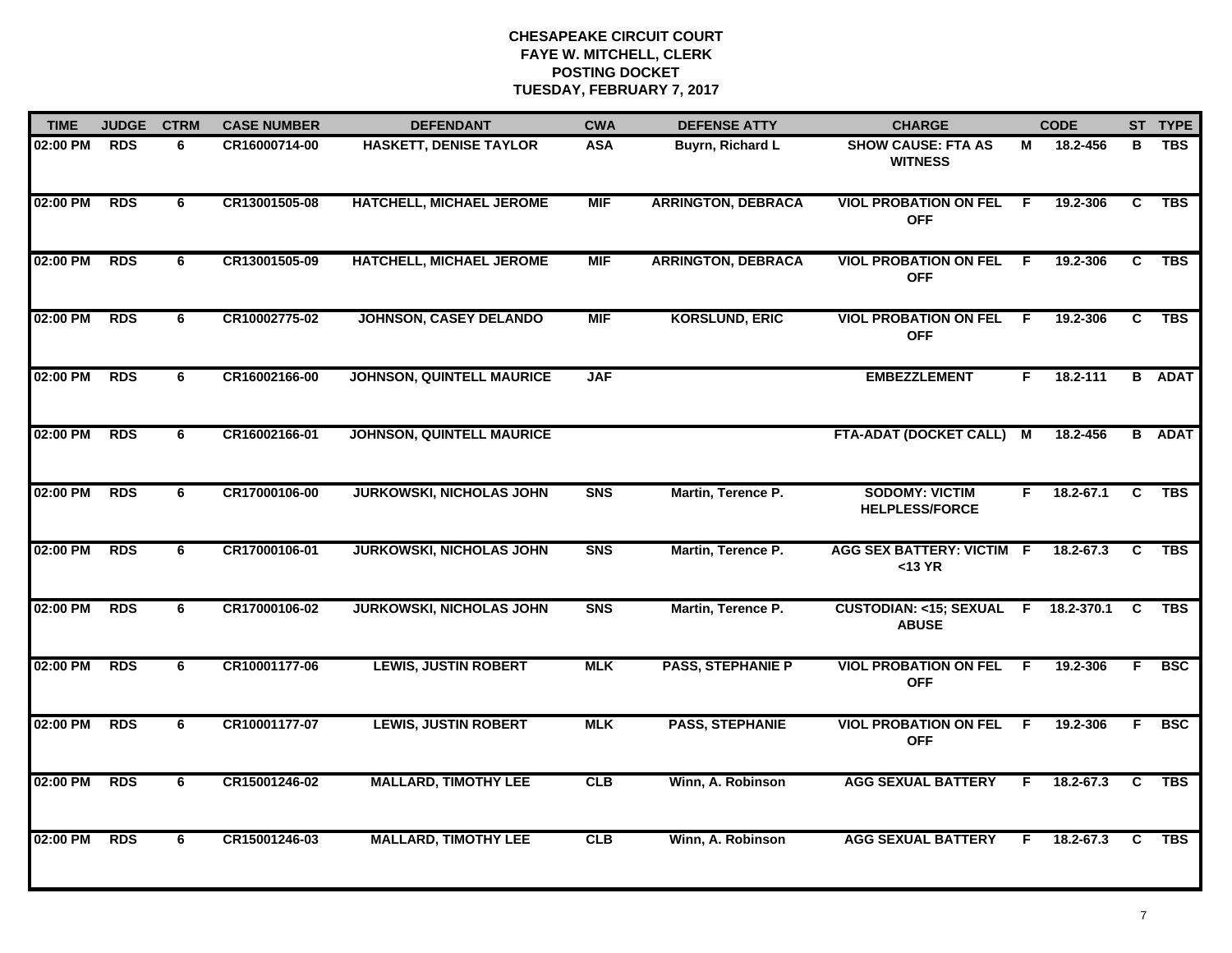| <b>TIME</b> | <b>JUDGE</b> | <b>CTRM</b> | <b>CASE NUMBER</b> | <b>DEFENDANT</b>                | <b>CWA</b> | <b>DEFENSE ATTY</b>       | <b>CHARGE</b>                                    |     | <b>CODE</b>  |    | ST TYPE       |
|-------------|--------------|-------------|--------------------|---------------------------------|------------|---------------------------|--------------------------------------------------|-----|--------------|----|---------------|
| 02:00 PM    | <b>RDS</b>   | 6           | CR15001246-04      | <b>MALLARD, TIMOTHY LEE</b>     | <b>CLB</b> | Winn, A. Robinson         | <b>AGG SEXUAL BATTERY</b>                        | F.  | 18.2-67.3    | C  | <b>TBS</b>    |
| 02:00 PM    | <b>RDS</b>   | 6           | CR16000450-02      | <b>MARABLE, WILLIE ROGERS</b>   | <b>PLS</b> | <b>MUSSONI, ERIK</b>      | <b>OBTAIN MONEY/FALSE</b><br><b>PRET-ATTMPT</b>  | F.  | 18.2-178     | F. | <b>TBS</b>    |
| 02:00 PM    | <b>RDS</b>   | 6           | CR15002223-01      | <b>MATEO, OLIVIA LYNN</b>       | <b>AMF</b> | <b>ARRINGTON, DEBRACA</b> | <b>VIOL PROBATION ON FEL</b><br><b>OFF</b>       | E   | 19.2-306     | C  | <b>TBS</b>    |
| 02:00 PM    | <b>RDS</b>   | 6           | CR15000672-00      | <b>MCGRATH, PATRICK MICHAEL</b> | <b>DAW</b> | Hamlet, BENJAMIN E        | <b>EMBEZZLEMENT</b>                              | F.  | $18.2 - 111$ | в  | <b>BSC</b>    |
| 02:00 PM    | <b>RDS</b>   | 6           | CR15000672-01      | <b>MCGRATH, PATRICK MICHAEL</b> | <b>DAW</b> | Hamlet, BENJAMIN E        | <b>EMBEZZLEMENT</b>                              | F.  | 18.2-111     | в  | <b>BSC</b>    |
| 02:00 PM    | <b>RDS</b>   | 6           | CR16001989-00      | <b>MILES, ROBERT ALEXANDER</b>  | <b>KAR</b> | Wegman, Robert L.         | <b>SEX OFFENDER: ENTER</b><br><b>SCHOOL PROP</b> |     | F 18.2-370.5 | C  | <b>TBS</b>    |
| 02:00 PM    | <b>RDS</b>   | 6           | CR17000121-00      | <b>MITCHELL, RODNEY DARREN</b>  | <b>MIF</b> | Swartz, Jeffrey A.        | <b>PWID MARIJUANA</b>                            |     | F 18.2-248.1 | В  | TBS           |
| 02:00 PM    | <b>RDS</b>   | 6           | CR17000246-00      | <b>MOLSON, JORGE H</b>          | <b>DJH</b> |                           | <b>ASSAULT &amp; BATTER ON LEO F</b>             |     | 18.2-57      |    | <b>B</b> ADAT |
| 02:00 PM    | <b>RDS</b>   | 6           | CR17000246-01      | <b>MOLSON, JORGE H</b>          | <b>DJH</b> |                           | <b>ASSAULT &amp; BATTER LEO</b>                  | F.  | 18.2-57      |    | <b>B</b> ADAT |
| 02:00 PM    | <b>RDS</b>   | 6           | CR17000246-02      | <b>MOLSON, JORGE H</b>          | <b>DJF</b> |                           | <b>ASSAULT &amp; BATTER LEO</b>                  | E   | 18.2-57      |    | <b>B</b> ADAT |
| 02:00 PM    | <b>RDS</b>   | 6           | CR02001662-01      | <b>MORRIS, ERIC LAVON</b>       | <b>SNS</b> | <b>MORRIS, DIALLO K</b>   | <b>VIOL PROBATION ON FEL F</b><br><b>OFF</b>     |     | 19.2-306     | C  | <b>TBS</b>    |
| 02:00 PM    | <b>RDS</b>   | 6           | CR02001663-01      | <b>MORRIS, ERIC LAVON</b>       | <b>SNS</b> | <b>MORRIS, DIALLO K</b>   | <b>VIOL PROBATION ON FEL</b><br><b>OFF</b>       | F.  | 19.2-306     | C  | <b>TBS</b>    |
| 02:00 PM    | <b>RDS</b>   | 6           | CR02001664-01      | <b>MORRIS, ERIC LAVON</b>       | <b>SNS</b> | <b>MORRIS, DIALLO K</b>   | <b>VIOL PROBATION ON FEL</b><br><b>OFF</b>       | - F | 19.2-306     | C  | <b>TBS</b>    |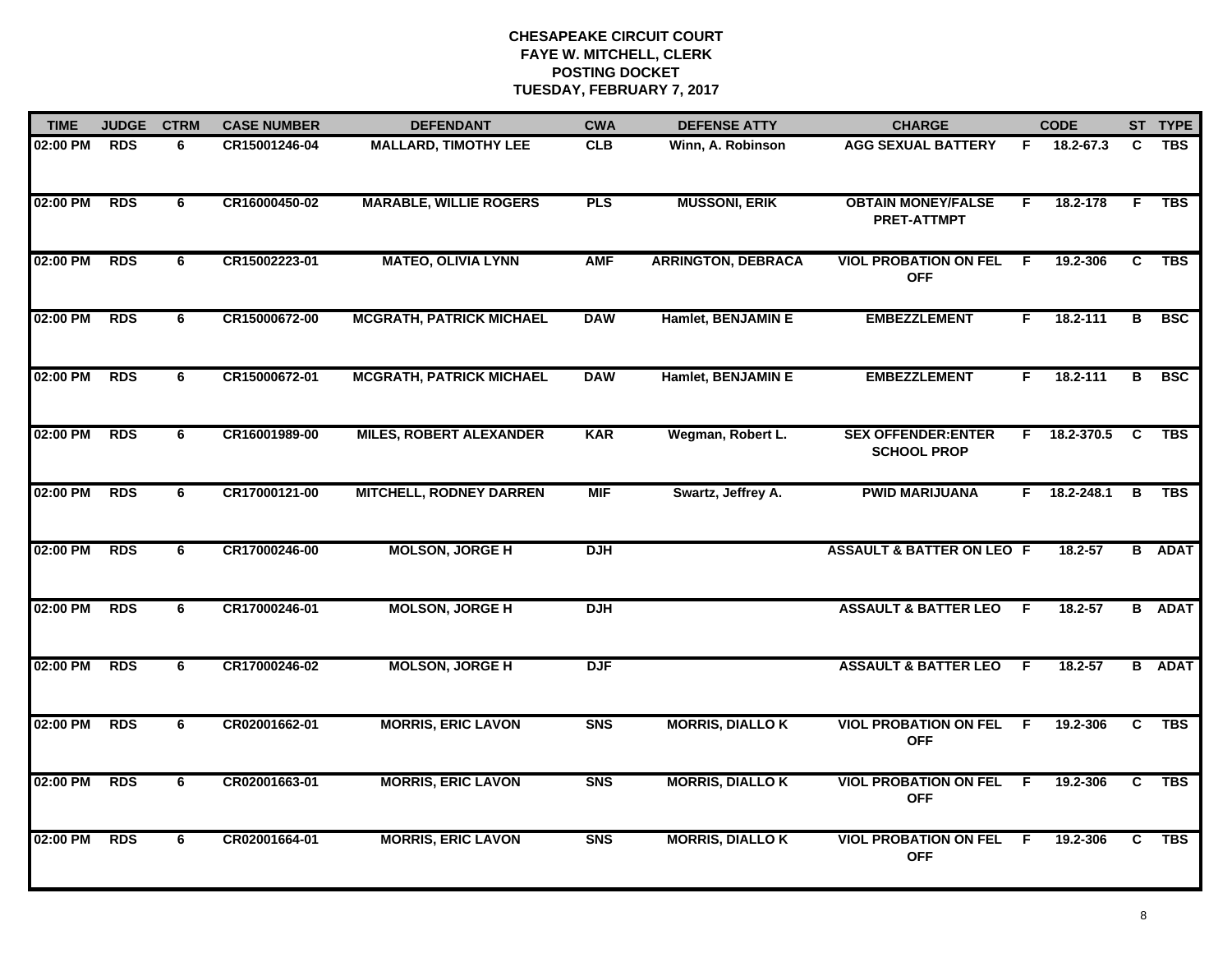| <b>TIME</b> | <b>JUDGE</b> | <b>CTRM</b> | <b>CASE NUMBER</b> | <b>DEFENDANT</b>                                | <b>CWA</b>     | <b>DEFENSE ATTY</b>        | <b>CHARGE</b>                                  |     | <b>CODE</b>        |                         | ST TYPE    |
|-------------|--------------|-------------|--------------------|-------------------------------------------------|----------------|----------------------------|------------------------------------------------|-----|--------------------|-------------------------|------------|
| 02:00 PM    | <b>RDS</b>   | 6           | CR17000111-00      | <b>MOYLER, JEVON R</b>                          | <b>AWW</b>     | <b>MUSSONI, ERIK</b>       | <b>BOND APPEAL</b>                             | O   | 19.2-124           | C                       | <b>TBS</b> |
| 02:00 PM    | <b>RDS</b>   | 6           | CR16000016-00      | <b>NEWHART, RUSSELL EDWARD</b>                  | <b>SNS</b>     | <b>BROCCOLLETTI, JAMES</b> | <b>MURDER: 2ND DEGREE</b>                      | F.  | $18.2 - 32$        | $\overline{B}$          | <b>TBS</b> |
| 02:00 PM    | <b>RDS</b>   | 6           | CR16000016-01      | <b>NEWHART, RUSSELL EDWARD</b>                  | <b>SNS</b>     | <b>BROCCOLETTI, JAMES</b>  | <b>USE FIREARM IN FELONY</b>                   | -F. | 18.2-53.1          | В                       | <b>TBS</b> |
| 02:00 PM    | <b>RDS</b>   | 6           | CR16001801-00      | PEIRCE, WENDIE LYNN                             | <b>SNS</b>     | <b>NICHOLAS, LESLEE</b>    | <b>ABUSE CHILD, DISREGARD F</b><br><b>LIFE</b> |     | 18.2-371.1         | C                       | <b>TBS</b> |
| 02:00 PM    | <b>RDS</b>   | 6           | CR16001801-01      | PEIRCE, WENDIE LYNN                             | S <sub>N</sub> | <b>NICHOLAS, LESLEE</b>    | <b>ATTEMPT-MALICIOUS</b><br><b>WOUNDING</b>    | F.  | $18.2 - 51$        | C.                      | <b>TBS</b> |
| 02:00 PM    | <b>RDS</b>   | 6           | CR16001801-02      | PEIRCE, WENDIE LYNN                             | <b>SNS</b>     | <b>NICHOLAS, LESLEE</b>    | ATT-BURGLARY NIGHT TO F<br><b>COMM FEL</b>     |     | 18.2-89            | C.                      | <b>TBS</b> |
| 02:00 PM    | <b>RDS</b>   | 6           | CR16001801-03      | PEIRCE, WENDIE LYNN                             | <b>SNS</b>     | <b>NICHOLAS, LESLIE</b>    | <b>RECKLESS DRIVING</b>                        | M   | A.46.2-852         | $\overline{\mathbf{c}}$ | <b>TBS</b> |
| 02:00 PM    | <b>RDS</b>   | 6           | CR16001657-00      | PHILLIPS, DAVID HUGHES                          | <b>DJH</b>     | Black, Hugh E.; III        | <b>MALICOUS WOUNDING</b>                       | F.  | $18.2 - 51$        | в                       | <b>TBS</b> |
| 02:00 PM    | <b>RDS</b>   | 6           | CR12001883-01      | <b>PITTS-WORRELL, PATIENCE</b><br><b>PATRIC</b> | CLB            | <b>DUNN, JASON A</b>       | <b>VIOL PROBATION ON FEL</b><br><b>OFF</b>     | - F | 19.2-306           | C                       | <b>TBS</b> |
| 02:00 PM    | <b>RDS</b>   | 6           | CR12003172-01      | <b>PITTS-WORRELL, PATIENCE</b><br><b>PATRIC</b> | CLB            | <b>DUNN, JASON A</b>       | <b>VIOL PROBATION ON FEL</b><br><b>OFF</b>     | -F  | 19.2-306           | C                       | <b>TBS</b> |
| 02:00 PM    | <b>RDS</b>   | 6           | CR16001382-03      | PORTER, SHENI DOMOINIQUE                        | <b>AHM</b>     | <b>BUYRN, RICHARD L</b>    | FAIL TO APPEAR, FELONY F<br><b>OFFENSE</b>     |     | 19.2-128           | C                       | <b>TBS</b> |
| 02:00 PM    | <b>RDS</b>   | 6           | CR16001190-00      | <b>RATCLIFF, SHAWN TERRELL</b>                  | <b>MLK</b>     | <b>MUSSONI, ERIK</b>       | <b>POSS TRANSPORT F/ARM</b>                    |     | $F = 18.2 - 308.2$ | C                       | <b>MBF</b> |
| 02:00 PM    | <b>RDS</b>   | 6           | CR16001190-01      | <b>RATCLIFF, SHAWN TERRELL</b>                  | <b>MLK</b>     | <b>MUSSONI, ERIK</b>       | REC STLN/AID IN CONCEAL F<br><b>FIRARM</b>     |     | 18.2-108.1         | - F                     | <b>MBF</b> |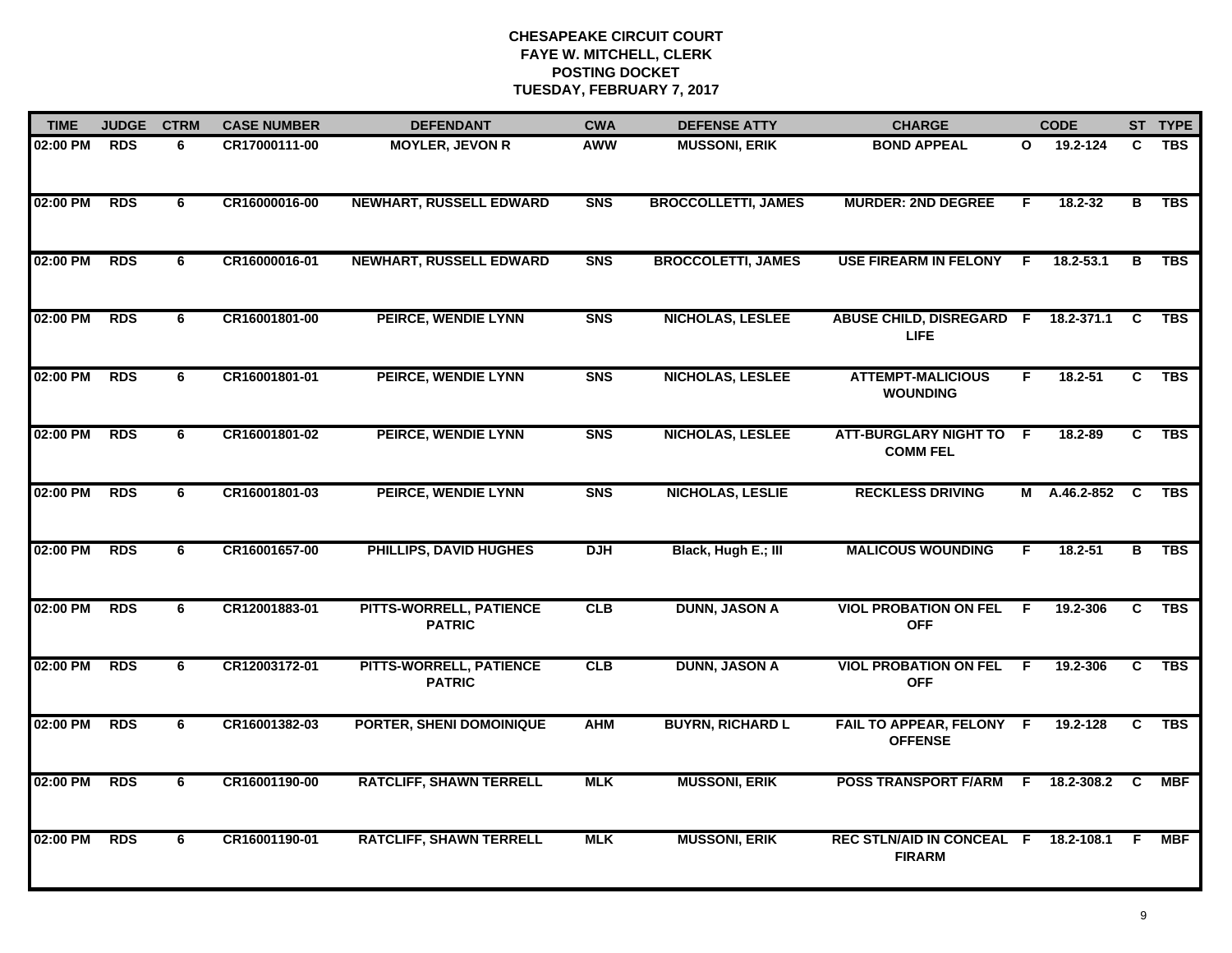| <b>TIME</b> | <b>JUDGE</b> | <b>CTRM</b> | <b>CASE NUMBER</b> | <b>DEFENDANT</b>                 | <b>CWA</b> | <b>DEFENSE ATTY</b>       | <b>CHARGE</b>                                         |                         | <b>CODE</b>    |                | ST TYPE                |
|-------------|--------------|-------------|--------------------|----------------------------------|------------|---------------------------|-------------------------------------------------------|-------------------------|----------------|----------------|------------------------|
| 02:00 PM    | <b>RDS</b>   | 6           | CR17000089-00      | <b>REID, MALIK FREDRICK</b>      | <b>JAF</b> |                           | <b>POSS FIREARM BY NON</b><br><b>VIOL/FELON</b>       |                         | F 18.2-308.2   | C              | <b>ADAT</b>            |
| 02:00 PM    | <b>RDS</b>   | 6           | CR17000089-01      | <b>REID, MALIK FREDRICK</b>      | <b>JAF</b> |                           | <b>PWID MARIJUANA</b>                                 |                         | $F$ 18.2-248.1 |                | C ADAT                 |
| 02:00 PM    | <b>RDS</b>   | 6           | CR14001076-00      | <b>RIDDICK, FRANKIE LEE</b>      | CLB        | <b>TITTER, JENNIFER L</b> | FIREARM: POSS BY CONV F 18.2-308.2<br><b>FELON</b>    |                         |                | В              | <b>TBS</b>             |
| 02:00 PM    | <b>RDS</b>   | 6           | CR15001087-03      | <b>RIGGINS, JADE MARLENE</b>     | <b>AHM</b> | <b>SPENCER, JO ANNE</b>   | <b>VIOL PROBATION ON FEL F</b><br><b>OFF</b>          |                         | 19.2-306       | C              | <b>TBS</b>             |
| 02:00 PM    | <b>RDS</b>   | 6           | CR11000854-02      | <b>SCHLEEPER, JUSTIN CIAL</b>    | <b>BKF</b> | <b>HARRIS, ERIC</b>       | <b>VIOL PROBATION ON FEL F</b><br><b>OFF</b>          |                         | 19.2-306       | C.             | <b>TBS</b>             |
| 02:00 PM    | <b>RDS</b>   | 6           | CR17000158-00      | <b>SMITH, DEJA</b>               |            |                           | <b>DISOBEY JUDGEMENT;</b><br><b>CONTEMPT</b>          | М                       | 18.2-456       |                | $\overline{\text{sc}}$ |
| 02:00 PM    | <b>RDS</b>   | 6           | CR11001816-01      | <b>TAYLOR, DONALD HENRY</b>      | <b>DJH</b> | <b>BELOTE, NICOLE</b>     | VIOL GOOD BEHAV ON FEL F<br><b>OFF</b>                |                         | 19.2-306       | C              | <b>TBS</b>             |
| 02:00 PM    | <b>RDS</b>   | 6           | CR16001061-01      | <b>TAYLOR, DONALD HENRY</b>      | <b>DJH</b> | <b>HARRIS, ERIC</b>       | NONVIOL FELON POSS GUN F 18.2-308.2<br><b>W/I 10Y</b> |                         |                | C.             | <b>TBS</b>             |
| 02:00 PM    | <b>RDS</b>   | 6           | CR16002090-00      | <b>THACKER, DANIEL KEITH</b>     | <b>DJH</b> | <b>HAMLIN, JASON L</b>    | <b>POSSESS HEROIN</b>                                 | F.                      | 18.2-250       | C              | <b>TBS</b>             |
| 02:00 PM    | <b>RDS</b>   | 6           | CR16002090-01      | <b>THACKER, DANIEL KEITH</b>     | <b>DJH</b> | <b>HAMLIN, JASON L</b>    | <b>POSSESS COCAINE</b>                                | F.                      | 18.2-250       | C.             | <b>TBS</b>             |
| 02:00 PM    | <b>RDS</b>   | 6           | CR17000247-00      | <b>THACKER, DANIEL KEITH</b>     | <b>DJH</b> |                           | <b>POSSESS HEROIN</b>                                 | F.                      | 18.2-250       |                | C ADAT                 |
| 02:00 PM    | <b>RDS</b>   | 6           | CR16000955-03      | <b>TITUS, TIFFANY MARIE</b>      |            |                           | <b>FAIL TO APPEAR;</b><br><b>CONTEMPT</b>             | $\overline{\mathsf{M}}$ | 18.2-456       | $\overline{F}$ | <b>BSC</b>             |
| 02:00 PM    | <b>RDS</b>   | 6           | CR16000430-00      | <b>WALKE, CHRISTOPHER ALBERT</b> | <b>AHM</b> | <b>GLASS, DALTON</b>      | <b>POSSESS COCAINE</b>                                | F.                      | 18.2-250       | F.             | <b>MBF</b>             |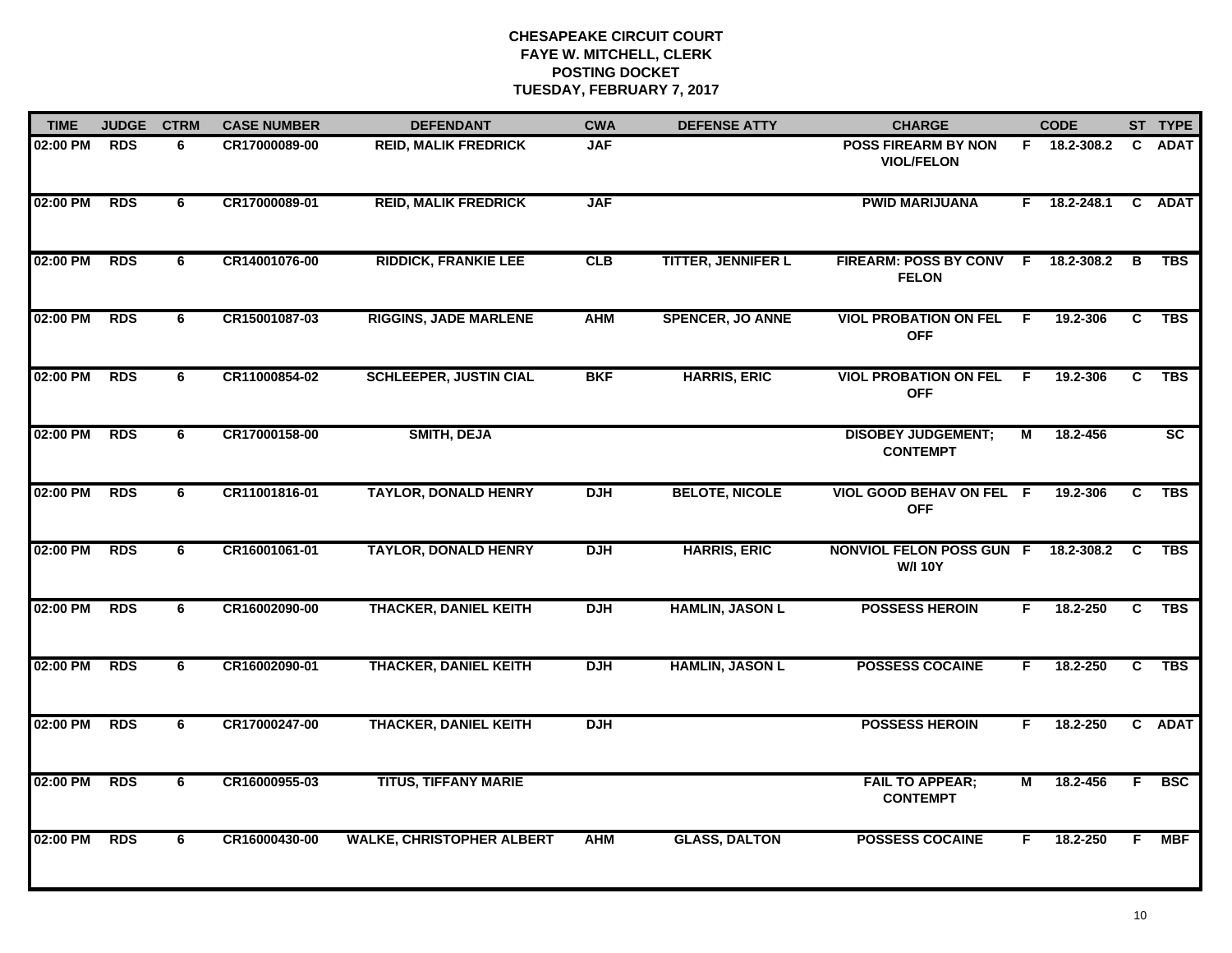| <b>TIME</b> | <b>JUDGE</b> | <b>CTRM</b> | <b>CASE NUMBER</b> | <b>DEFENDANT</b>                 | <b>CWA</b> | <b>DEFENSE ATTY</b>       | <b>CHARGE</b>                              |    | <b>CODE</b> | <b>ST</b> | <b>TYPE</b> |
|-------------|--------------|-------------|--------------------|----------------------------------|------------|---------------------------|--------------------------------------------|----|-------------|-----------|-------------|
| 02:00 PM    | <b>RDS</b>   | 6.          | CR17000119-00      | <b>WALKER, JAMES EDDIE</b>       | <b>AWW</b> |                           | <b>PWI MARIJUANA</b>                       | F. | 18.2-248.1  | В         | <b>ADAT</b> |
| 02:00 PM    | <b>RDS</b>   | 6           | CR17000133-00      | <b>WARD, CHATAME SIRKEEL</b>     | <b>DJH</b> |                           | <b>SELL/DIST MARIJUANA</b>                 | F. | 18.2-248.1  | B         | <b>ADAT</b> |
| 02:00 PM    | <b>RDS</b>   | 6           | CR11003217-01      | <b>WATSON, RUDOLPH ALEXANDER</b> | <b>MIF</b> | <b>IRELAND, ELIZABETH</b> | <b>VIOL PROBATION ON FEL</b><br><b>OFF</b> | E  | 19.2-306    | C.        | <b>TBS</b>  |
| 02:00 PM    | <b>RDS</b>   | 6           | CR16001108-00      | <b>WELLS, MELVIN BERNARD; JR</b> | <b>AEP</b> | <b>BOUCHARD, JULIAN</b>   | DESTRUCT PROP W/INTENT M<br>$<$ \$1000     |    | 18.2-137    | C.        | <b>TBS</b>  |
| 02:00 PM    | <b>RDS</b>   | 6           | CR17000223-00      | <b>WILLIAMS, CALVIN LENARD</b>   | <b>SNS</b> | Martin, Terence P.        | STRANGLE:WOUND/INJURY F<br><b>RESULTS</b>  |    | 18.2-51.6   | C.        | <b>TBS</b>  |
| 02:00 PM    | <b>RDS</b>   | 6.          | CR17000223-01      | <b>WILLIAMS, CALVIN LENARD</b>   | <b>SNS</b> | Martin, Terence P.        | <b>MALICIOUS WOUNDING</b>                  | F  | 18.2-51     | C.        | <b>TBS</b>  |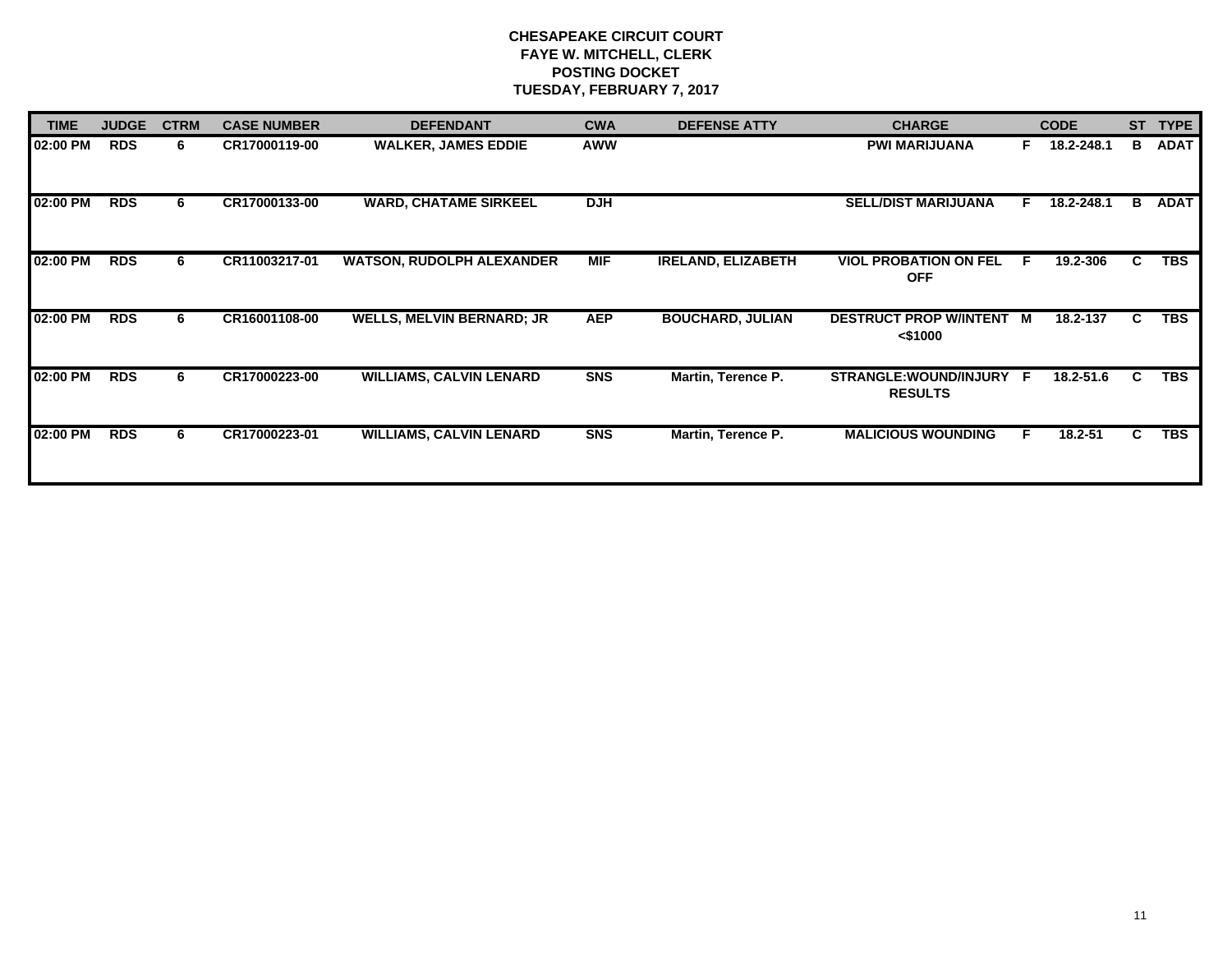| <b>TIME</b> | <b>JUDGE</b> | <b>CTRM</b>    | <b>CASE NUMBER</b> | <b>PLAINTIFF</b>                               | <b>DEFENDANT</b>             | <b>PLAINTIFF ATTY</b>                  | <b>DEFENSE ATTY</b>              | <b>TYPE</b> |
|-------------|--------------|----------------|--------------------|------------------------------------------------|------------------------------|----------------------------------------|----------------------------------|-------------|
| 10:00 AM    | <b>RDS</b>   | 4              | CL14002517-00      | PHILLIPS, KAREN L                              | <b>GEARY, TRACEY</b>         | <b>BANGEL, KEITH H</b>                 | <b>PATTERSON, JAMES A</b>        | <b>TBS</b>  |
| 10:00 AM    | <b>RDS</b>   | 4              | CL15001292-00      | <b>BRANDY, PAMELA</b>                          | <b>GAINES, VON IAN-ATLAS</b> | <b>BYLER, GARY C</b>                   | <b>SAUNDERS, RICHARD A</b>       | TBS         |
| 10:00 AM    | <b>RDS</b>   | 4              | CL15001640-00      | <b>LITTLE, THEODORE R; JR</b>                  | *HUNTLEY, WILLIAM T          | <b>MACON, CLAY</b>                     | <b>SHOEMAKER, JAMES</b><br>H; JR | <b>TBS</b>  |
| 10:00 AM    | RDS          | 4              | CL15002960-00      | <b>ECOPOWER VIRGINIA LLC</b>                   | *SLE SERVICES INC            | <b>MCCORMICK, JOHN M</b>               | <b>BERGER, DANIEL T</b>          | <b>TBS</b>  |
| 10:00 AM    | <b>RDS</b>   | 4              | CL16000147-00      | <b>NOLAND COMPANY</b>                          | *DUNCAN PLUMBING INC         | <b>HEARNE, DAVID A</b>                 | <b>BEDI, JOHN E</b>              | <b>TBS</b>  |
| 10:00 AM    | <b>RDS</b>   | 4              | CL16001361-00      | <b>MENEFEE, THERESA A; COTR</b>                | *MENEFEE, STEPHEN A; EXEC    | <b>KAHLE, DOUGLAS E</b>                | <b>PROSE</b>                     | <b>TBS</b>  |
| 10:00 AM    | <b>RDS</b>   | 4              | CL16001770-00      | <b>GARRISON, CHASE R</b>                       | *GILLETTE, JOHN B            | <b>BLACKWELL, R</b><br><b>BARROW</b>   | <b>KING, JASON P</b>             | <b>TBS</b>  |
| 10:00 AM    | <b>RDS</b>   | 4              | CL16001868-00      | <b>COHEN, ROBIN</b>                            | <b>GANT, KIMBERLY SUE</b>    | <b>THOMASSON, BRIAN A</b>              |                                  | <b>TBS</b>  |
| 10:00 AM    | <b>RDS</b>   | 4              | CL16001869-00      | <b>DAVERSA, VILMA</b>                          | <b>GANT, KIMBERLY SUE</b>    | <b>THOMASSON, BRIAN A</b>              |                                  | <b>TBS</b>  |
| 10:00 AM    | <b>RDS</b>   | 4              | CL16001891-00      | *GLENWOOD PARTNERS LLC                         | *ANDERSON, ANTHONY           | LEVY, KIRK B                           | <b>PROSE</b>                     | <b>GARN</b> |
| 10:00 AM    | <b>RDS</b>   | 4              | CL16001970-00      | <b>HAMPTON ROADS FINANCE CO</b>                | *WHITE, MONIQUE K            | <b>DRINKWATER,</b><br><b>DARRELL A</b> | <b>PROSE</b>                     | <b>GARN</b> |
| 10:00 AM    | <b>RDS</b>   | $\overline{4}$ | CL16001972-00      | <b>HAMPTON ROADS FINANCE</b><br><b>COMPANY</b> | *SCHMIDT, BEVERLY L          | <b>DRINKWATER,</b><br><b>DARRELL A</b> | <b>PROSE</b>                     | <b>GARN</b> |
| 10:00 AM    | <b>RDS</b>   | 4              | CL16001973-00      | THE BANK OF HAMPTON ROADS                      | *MEADS, WILLIAM J            | <b>BIEMILLER, RICHARD E</b>            | <b>PROSE</b>                     | <b>GARN</b> |
| 10:00 AM    | <b>RDS</b>   | $\overline{4}$ | CL16002032-00      | <b>MARRINER, MELVIN O</b>                      | <b>EVANS, DOROTHY L</b>      |                                        |                                  | <b>TBS</b>  |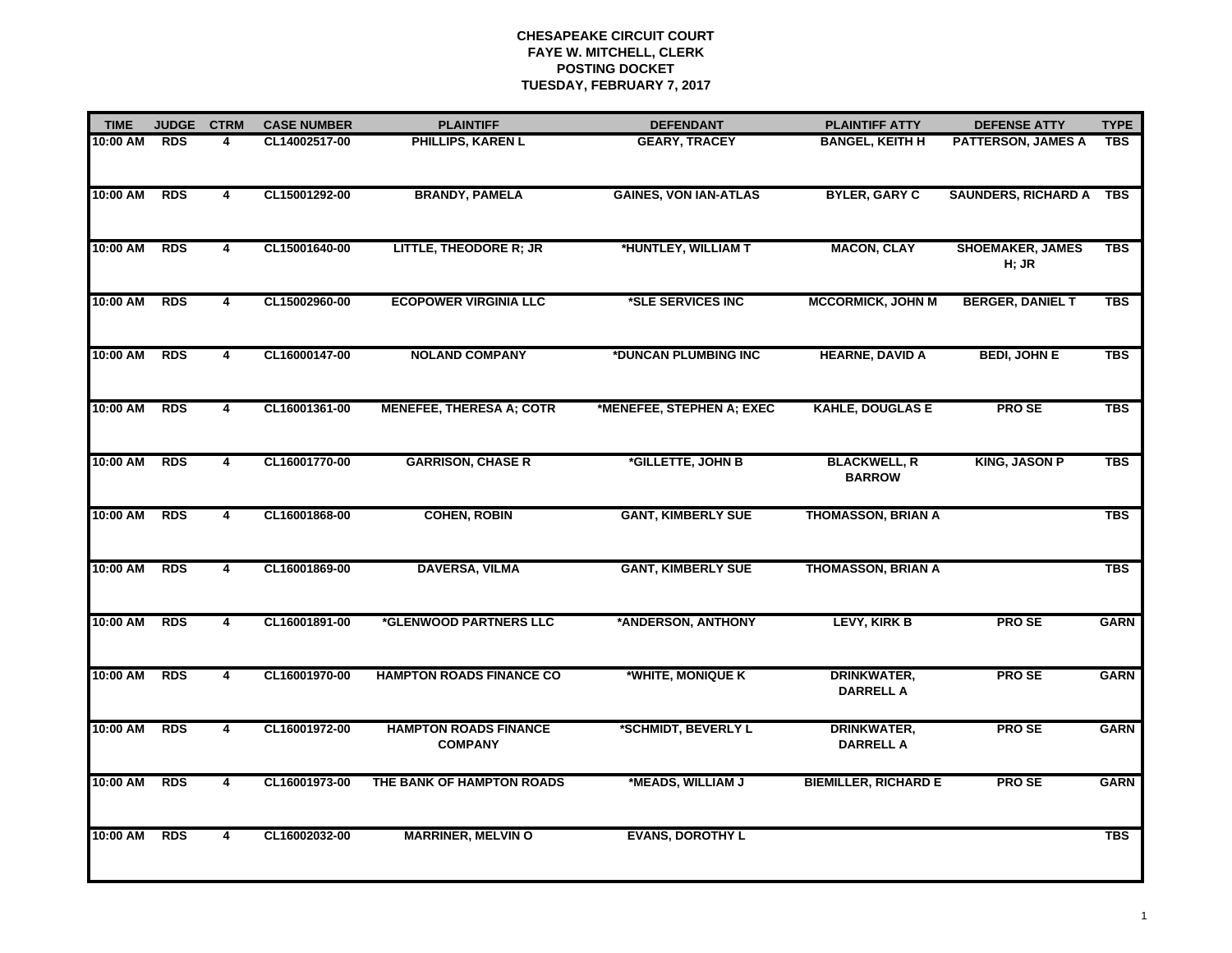| <b>TIME</b> | <b>JUDGE</b> | <b>CTRM</b>             | <b>CASE NUMBER</b> | <b>PLAINTIFF</b>                               | <b>DEFENDANT</b>            | <b>PLAINTIFF ATTY</b>                    | <b>DEFENSE ATTY</b> | <b>TYPE</b> |
|-------------|--------------|-------------------------|--------------------|------------------------------------------------|-----------------------------|------------------------------------------|---------------------|-------------|
| 10:00 AM    | <b>RDS</b>   | 4                       | CL16002067-00      | <b>TIDEWATER FINANCE COMPANY</b>               | *FLOYD, MALCOM D            | <b>CAUDLE, ROBERT K; JR</b>              | <b>PROSE</b>        | <b>GARN</b> |
| 10:00 AM    | <b>RDS</b>   | 4                       | CL16002095-00      | <b>HOUSEHOLD FINANCE</b><br><b>CORPORATION</b> | *PATTERSON, DORIS L         | <b>VANHORN, RACHEL E</b>                 | <b>PROSE</b>        | <b>GARN</b> |
| 10:00 AM    | <b>RDS</b>   | 4                       | CL16002099-00      | <b>DEUTSCHE BANK NATIONAL</b><br><b>TRUST</b>  | *NIXON, STACEY              | <b>GUILLOT, RONALD J; JR</b>             | <b>PROSE</b>        | <b>GARN</b> |
| 10:00 AM    | <b>RDS</b>   | $\overline{4}$          | CL16002103-00      | <b>PRIMUS AUTO FINANCIAL</b>                   | *JIMENEZ, MEGHAN P          | <b>BOYD AND VAUGHAN</b>                  |                     | <b>GARN</b> |
| 10:00 AM    | <b>RDS</b>   | 4                       | CL16002109-00      | *CUSSEN, JOHN                                  | PETERS, STEPHANIE N         | <b>LARSEN, GREGORY S</b>                 | <b>PROSE</b>        | <b>TBS</b>  |
| 10:00 AM    | RDS          | $\overline{4}$          | CL16002196-00      | <b>US EQUITTIES CORP</b>                       | *HUFF, FEONA                | <b>LEGUM, TERRY C</b>                    | <b>PROSE</b>        | <b>GARN</b> |
| 10:00 AM    | <b>RDS</b>   | 4                       | CL16002270-00      | <b>WARNER, SHIRLEY A</b>                       | <b>HANSON, RODNEY A</b>     | <b>SCHULWOLF, NEAL C</b>                 |                     | <b>TBS</b>  |
| 10:00 AM    | <b>RDS</b>   | 4                       | CL16002345-00      | <b>CAPITAL ONE BANK USA NA</b>                 | *VAUGHT, DENISE A           | <b>HILGER, ALICIA A</b>                  | <b>PROSE</b>        | <b>GARN</b> |
| 10:00 AM    | <b>RDS</b>   | $\overline{\mathbf{4}}$ | CL16002360-00      | <b>CAPITAL ONE BANK USA NA</b>                 | *SIMMONS, BRITTANY D        | <b>HILGER, ALICIA A</b>                  | <b>PROSE</b>        | <b>GARN</b> |
| 10:00 AM    | <b>RDS</b>   | 4                       | CL16002431-00      | <b>CHARTWAY FEDERAL CREDIT</b><br><b>UNION</b> | *GOULD, JAY                 | <b>HILGER, ALICIA</b>                    | <b>PROSE</b>        | <b>GARN</b> |
| 10:00 AM    | RDS          | 4                       | CL16002546-00      | <b>COMMONWEALTH OF VIRGINIA</b>                | *BATES, WAYNE JEROME        | <b>POOLE BROOKE</b><br><b>PLUMLEE PC</b> | <b>PROSE</b>        | <b>GARN</b> |
| 10:00 AM    | <b>RDS</b>   | 4                       | CL16002549-00      | <b>COMMONWEALTH OF VIRGINIA</b>                | *COX, D'MARIUSZ ESUELL      | <b>POOLE BROOKE</b><br><b>PLUMLEE PC</b> | <b>PROSE</b>        | <b>GARN</b> |
| 10:00 AM    | <b>RDS</b>   | 4                       | CL16002551-00      | <b>COMMONWEALTH OF VIRGINIA</b>                | *DARDEN, SARAH              | <b>POOLE BROOKE</b><br><b>PLUMLEE PC</b> | <b>PROSE</b>        | <b>GARN</b> |
| 10:00 AM    | <b>RDS</b>   | $\overline{\mathbf{4}}$ | CL16002552-00      | <b>COMMONWEALTH OF VIRGINIA</b>                | *EDMONDS, ANTHONY KEITH; JR | <b>POOLE BROOKE</b><br><b>PLUMLEE PC</b> | <b>PROSE</b>        | <b>GARN</b> |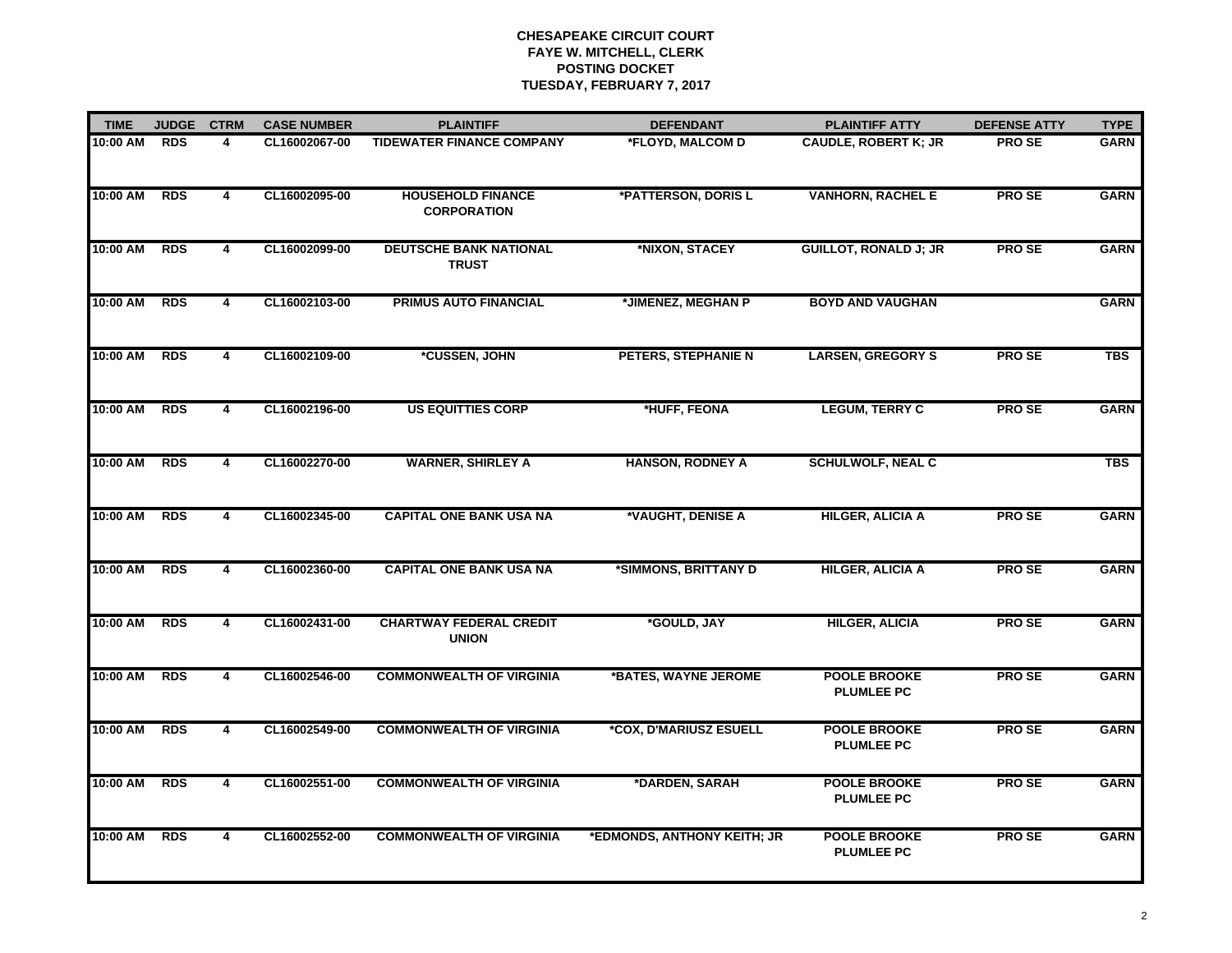| <b>TIME</b> | <b>JUDGE</b> | <b>CTRM</b>    | <b>CASE NUMBER</b> | <b>PLAINTIFF</b>                               | <b>DEFENDANT</b>           | <b>PLAINTIFF ATTY</b>                     | <b>DEFENSE ATTY</b>        | <b>TYPE</b> |
|-------------|--------------|----------------|--------------------|------------------------------------------------|----------------------------|-------------------------------------------|----------------------------|-------------|
| 10:00 AM    | <b>RDS</b>   | 4              | CL16002555-00      | <b>COMMONWEALTH OF VIRGINIA</b>                | *JOHNSON, AMANDA LYNN      | <b>POOLE BROOKE</b><br><b>PLUMLEE PC</b>  | <b>PROSE</b>               | <b>GARN</b> |
| 10:00 AM    | <b>RDS</b>   | 4              | CL16002564-00      | <b>COMMONWEALTH OF VIRGINIA</b>                | *MAYO, CLARENCE ANTHONY    | <b>POOLE BROOKE</b><br><b>PLUMMLEE PC</b> | <b>PROSE</b>               | <b>GARN</b> |
| 10:00 AM    | <b>RDS</b>   | 4              | CL16002566-00      | <b>COMMONWEALTH OF VIRGINIA</b>                | *MICKINS, WILLIAM EUGENE   | <b>POOLE BROOKE</b><br><b>PLUMLEE PC</b>  | <b>PROSE</b>               | <b>GARN</b> |
| 10:00 AM    | <b>RDS</b>   | 4              | CL16002568-00      | <b>COMMONWEALTH OF VIRGINIA</b>                | *MITCHELL, KENYA T         | <b>POOLE BROOKE</b><br><b>PLUMLEE PC</b>  | <b>PROSE</b>               | <b>GARN</b> |
| 10:00 AM    | <b>RDS</b>   | 4              | CL16002573-00      | <b>COMMONWEALTH OF VIRGINIA</b>                | *WEBB, DONOVAN DONNELL     | <b>POOLE BROOKE</b><br><b>PLUMLEE PC</b>  | <b>PROSE</b>               | <b>GARN</b> |
| 10:00 AM    | <b>RDS</b>   | 4              | CL16002577-00      | <b>COMMONWEALTH OF VIRGINIA</b>                | *WELLS, ISAAC LEE          | <b>POOLE BROOKE</b><br><b>PLUMLEE PC</b>  | <b>PROSE</b>               | <b>GARN</b> |
| 10:00 AM    | <b>RDS</b>   | 4              | CL16002579-00      | <b>COMMONWEALTH OF VIRGINIA</b>                | *WILSON, SONJA REGINA      | <b>POOLE BROOKE</b><br><b>PLUMLEE PC</b>  | <b>PROSE</b>               | <b>GARN</b> |
| 10:00 AM    | <b>RDS</b>   | 4              | CL16002585-00      | THOMAS, EARL DANTE-TREMAINE                    | IN RE: MENTAL COMMITMENT   | <b>LEVIN, JOHN</b>                        | <b>ABBEY, AMANDA S</b>     | <b>TBS</b>  |
| 10:00 AM    | <b>RDS</b>   | $\overline{4}$ | CL16002589-00      | WOODS, JOHN J; JR                              | <b>COMMONWEALTH</b>        | PLOTT, STEPHEN B                          | <b>CAMPBELL, WILLIAM H</b> | <b>TBS</b>  |
| 10:00 AM    | <b>RDS</b>   | 4              | CL16002618-00      | <b>CREDIT ACCEPTANCE</b><br><b>CORPORATION</b> | *CLARK, JASON              | <b>WILLIS, GUION H</b>                    | <b>PROSE</b>               | <b>GARN</b> |
| 10:00 AM    | <b>RDS</b>   | 4              | CL16002619-00      | <b>CREDIT ACCEPTANCE</b><br><b>CORPORATION</b> | *BABCOCK, KATHY            | <b>WILLIS, GUION H</b>                    | <b>PROSE</b>               | <b>GARN</b> |
| 10:00 AM    | <b>RDS</b>   | 4              | CL16002800-00      | <b>HOUSEHOLD FINANCE CORP II</b>               | *SMITH, CLIFTON M; III     | <b>HILGER, ALICIA A</b>                   | <b>PROSE</b>               | <b>GARN</b> |
| 10:00 AM    | <b>RDS</b>   | 4              | CL16002818-00      | <b>COMMONWEALTH OF VIRGINIA</b>                | *DUPREE, WILLIAM HIRAM; SR | <b>POOLE BROOKE</b><br><b>PLUMLEE PC</b>  | <b>PROSE</b>               | <b>GARN</b> |
| 10:00 AM    | <b>RDS</b>   | 4              | CL16002819-00      | <b>COMMONWEALTH OF VIRGINIA</b>                | *FAISON, ADELENE PATRICIA  | <b>POOLE BROOKE</b><br><b>PLUMLEE PC</b>  | <b>PROSE</b>               | <b>GARN</b> |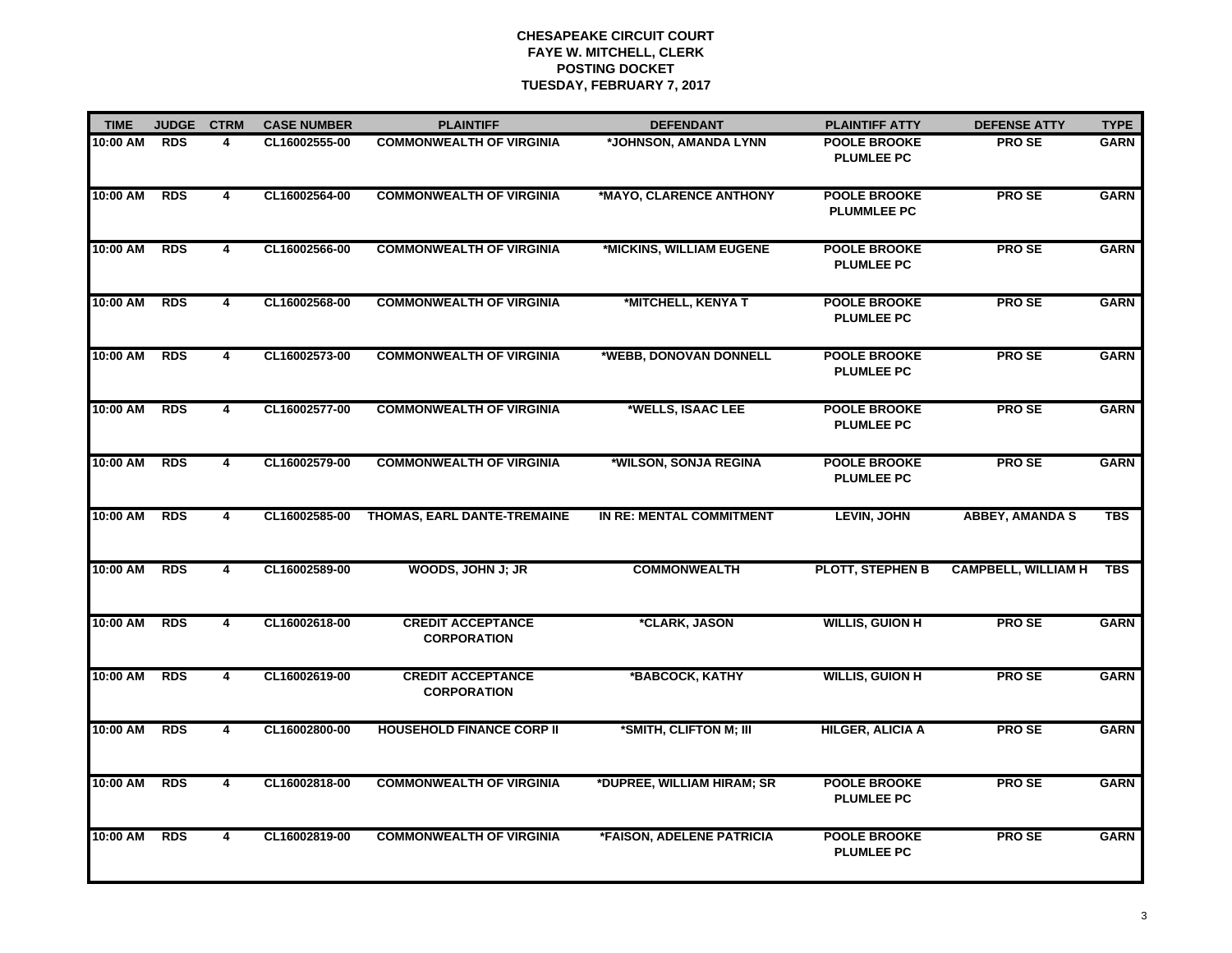| <b>TIME</b> | <b>JUDGE</b> | <b>CTRM</b>    | <b>CASE NUMBER</b> | <b>PLAINTIFF</b>                | <b>DEFENDANT</b>          | <b>PLAINTIFF ATTY</b>                    | <b>DEFENSE ATTY</b> | <b>TYPE</b> |
|-------------|--------------|----------------|--------------------|---------------------------------|---------------------------|------------------------------------------|---------------------|-------------|
| 10:00 AM    | <b>RDS</b>   | 4              | CL16002820-00      | <b>COMMONWEALTH OF VIRGINIA</b> | *FALTZ, KEESHAWNA A       | <b>POOLE BROOKE</b><br><b>PLUMLEE PC</b> | <b>PROSE</b>        | <b>GARN</b> |
| 10:00 AM    | <b>RDS</b>   | 4              | CL16002821-00      | <b>COMMONWEALTH OF VIRGINIA</b> | *GAINES, OLENDUS; III     | <b>POOLE BROOKE</b><br><b>PLUMLEE PC</b> | <b>PROSE</b>        | <b>GARN</b> |
| 10:00 AM    | <b>RDS</b>   | $\overline{4}$ | CL16002823-00      | <b>COMMONWEALTH OF VIRGINIA</b> | *GRIER, FELECIA DENISE    | <b>POOLE BROOKE</b><br><b>PLUMLEE PC</b> | <b>PROSE</b>        | <b>GARN</b> |
| 10:00 AM    | <b>RDS</b>   | $\overline{4}$ | CL16002824-00      | <b>COMMONWEALTH OF VIRGINIA</b> | *HANSEN, JIM MATTHEW      | <b>POOLE BROOKE</b><br><b>PLUMLEE PC</b> | <b>PROSE</b>        | <b>GARN</b> |
| 10:00 AM    | <b>RDS</b>   | 4              | CL16002827-00      | <b>COMMONWEALTH OF VIRGINIA</b> | *HARBISON, MICHAEL DONTE  | <b>POOLE BROOKE</b><br><b>PLUMLEE PC</b> | <b>PROSE</b>        | <b>GARN</b> |
| 10:00 AM    | <b>RDS</b>   | 4              | CL16002828-00      | <b>COMMONWEALTH OF VIRGINIA</b> | *HILL, KELLY LANE         | <b>POOLE BROOKE</b><br><b>PLUMLEE PC</b> | <b>PROSE</b>        | <b>GARN</b> |
| 10:00 AM    | <b>RDS</b>   | 4              | CL16002829-00      | <b>COMMONWEALTH OF VIRGINIA</b> | *HINES, CYNTHIA           | <b>POOLE BROOKE</b><br><b>PLUMLEE PC</b> | <b>PROSE</b>        | <b>GARN</b> |
| 10:00 AM    | <b>RDS</b>   | 4              | CL16002830-00      | <b>COMMONWEALTH OF VIRGINIA</b> | *HOLCOMB, APRILE MARIE    | <b>POOLE BROOKE</b><br><b>PLUMLEE PC</b> | <b>PROSE</b>        | <b>GARN</b> |
| 10:00 AM    | <b>RDS</b>   | $\overline{4}$ | CL16002831-00      | <b>COMMONWEALTH OF VIRGINIA</b> | *JOHNSON, BRANDON DION    | <b>PROSE</b>                             | <b>PROSE</b>        | <b>GARN</b> |
| 10:00 AM    | <b>RDS</b>   | 4              | CL16002833-00      | <b>COMMONWEALTH OF VIRGINIA</b> | *JONES, ANTHONY DESHAWN   | <b>POOLE BROOKE</b><br><b>PLUMLEE PC</b> | <b>PROSE</b>        | <b>GARN</b> |
| 10:00 AM    | <b>RDS</b>   | 4              | CL16002834-00      | <b>COMMONWEALTH OF VIRGINIA</b> | *KING, SATARIE DOUGLAS    | <b>POOLE BROOKE</b><br><b>PLUMLEE PC</b> | <b>PROSE</b>        | <b>GARN</b> |
| 10:00 AM    | <b>RDS</b>   | 4              | CL16002839-00      | <b>COMMONWEALTH OF VIRGINIA</b> | *LAWRENCE, NICHOLE LEIGH  | <b>POOLE BROOKE</b><br><b>PLUMLEE</b>    | <b>PROSE</b>        | <b>GARN</b> |
| 10:00 AM    | <b>RDS</b>   | 4              | CL16002840-00      | <b>COMMONWEALTH OF VIRGINIA</b> | *MALBON, DURINDA LOU      | <b>POOLE BROOKE</b><br><b>PLUMLEE PC</b> | <b>PROSE</b>        | <b>GARN</b> |
| 10:00 AM    | <b>RDS</b>   | 4              | CL16002841-00      | <b>COMMONWEALTH OF VIRGINIA</b> | *MARSHALL, TOMIKA MONIQUE | <b>POOLE BROOKE</b><br><b>PLUMLEE PC</b> | <b>PROSE</b>        | <b>GARN</b> |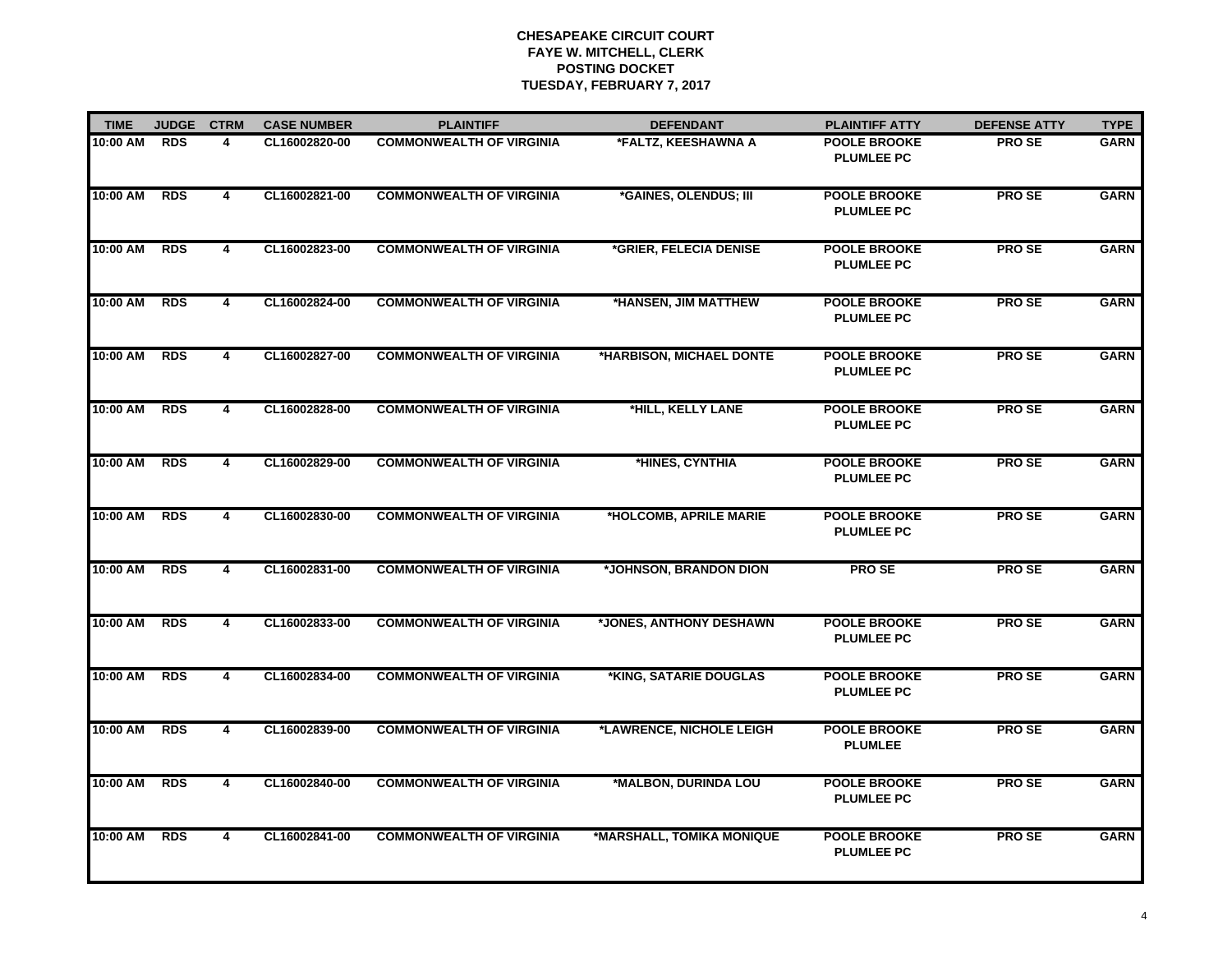| <b>TIME</b> | <b>JUDGE</b> | <b>CTRM</b>    | <b>CASE NUMBER</b> | <b>PLAINTIFF</b>                | <b>DEFENDANT</b>                     | <b>PLAINTIFF ATTY</b>                    | <b>DEFENSE ATTY</b> | <b>TYPE</b> |
|-------------|--------------|----------------|--------------------|---------------------------------|--------------------------------------|------------------------------------------|---------------------|-------------|
| 10:00 AM    | <b>RDS</b>   | 4              | CL16002846-00      | <b>COMMONWEALTH OF VIRGINIA</b> | *MAYFIELD, ALISHA LAVONIA            | <b>POOLE BROOKE</b><br><b>PLUMLEE PC</b> | <b>PROSE</b>        | <b>GARN</b> |
| 10:00 AM    | <b>RDS</b>   | 4              | CL16002848-00      | <b>COMMONWEALTH OF VIRGINIA</b> | *MCNEAL, MELVIN JR                   | <b>POOLE BROOKE</b><br><b>PLUMLEE PC</b> | <b>PROSE</b>        | <b>GARN</b> |
| 10:00 AM    | <b>RDS</b>   | 4              | CL16002849-00      | <b>COMMONWEALTH OF VIRGINIA</b> | *NORMAN, QUENTIN LAMAR               | <b>POOLE BROOKE</b><br><b>PLUMLEE PC</b> | <b>PROSE</b>        | <b>GARN</b> |
| 10:00 AM    | <b>RDS</b>   | 4              | CL16002851-00      | <b>COMMONWEALTH OF VIRGINIA</b> | *SAUNDERS, TIFFANY M                 | <b>POOLE BROOKE</b><br><b>PLUMLEE PC</b> | <b>PROSE</b>        | <b>GARN</b> |
| 10:00 AM    | <b>RDS</b>   | 4              | CL16002852-00      | <b>COMMONWEALTH OF VIRGINIA</b> | *SMITH, ARIEL YVETTE                 | <b>POOLE BROOKE</b><br><b>PLUMLEE PC</b> | <b>PROSE</b>        | <b>GARN</b> |
| 10:00 AM    | <b>RDS</b>   | 4              | CL16002854-00      | <b>COMMONWEALTH OF VIRGINIA</b> | *SMITH, ROBERT LEE                   | <b>POOLE BROOKE</b><br><b>PLUMLEE PC</b> | <b>PROSE</b>        | <b>GARN</b> |
| 10:00 AM    | <b>RDS</b>   | 4              | CL16002856-00      | <b>COMMONWEALTH OF VIRGINIA</b> | *STARKES, EVERETT LEE; JR            | <b>POOLE BROOKE</b><br><b>PLUMLEE PC</b> | <b>PROSE</b>        | <b>GARN</b> |
| 10:00 AM    | <b>RDS</b>   | $\overline{4}$ | CL16002857-00      | <b>COMMONWEALTH OF VIRGINIA</b> | *TAYLOR, DEANDRE K                   | <b>POOLE BROOKE</b><br><b>PLUMLEE PC</b> | <b>PROSE</b>        | <b>GARN</b> |
| 10:00 AM    | <b>RDS</b>   | $\overline{4}$ | CL16002858-00      | <b>COMMONWEALTH OF VIRGINIA</b> | <i><b>*TOLLIVER, ERVIN ALLAN</b></i> | <b>POOLE BROOKE</b><br><b>PLUMLEE PC</b> | <b>PROSE</b>        | <b>GARN</b> |
| 10:00 AM    | <b>RDS</b>   | 4              | CL16002860-00      | <b>COMMONWELATH OF VIRGINIA</b> | *TRIPLETT, GLENNA L                  | <b>POOLE BROOKE</b><br><b>PLUMLEE PC</b> | <b>PROSE</b>        | <b>GARN</b> |
| 10:00 AM    | <b>RDS</b>   | 4              | CL16002862-00      | <b>COMMONWEALTH OF VIRGINIA</b> | *URQUHART, ALVIN JEROME; JR          | <b>POOLE BROOKE</b><br><b>PLUMLEE PC</b> | <b>PROSE</b>        | <b>GARN</b> |
| 10:00 AM    | <b>RDS</b>   | 4              | CL16002863-00      | <b>COMMONWEALTH OF VIRGINIA</b> | *WILLIAMS, TERRANCE SCOTT            | <b>POOLE BROOKE</b><br><b>PLUMLEE PC</b> | <b>PROSE</b>        | <b>GARN</b> |
| 10:00 AM    | <b>RDS</b>   | 4              | CL16002865-00      | <b>COMMONWEALTH OF VIRGINIA</b> | *BANDY, ALPHONSO                     | <b>POOLE BROOKE</b><br><b>PLUMLEE PC</b> | <b>PROSE</b>        | <b>GARN</b> |
| 10:00 AM    | <b>RDS</b>   | 4              | CL16002866-00      | <b>COMMONWEALTH OF VIRGINIA</b> | *CARLEY, MARK A                      | <b>POOLE BROOKE</b><br><b>PLUMLEE PC</b> | <b>PROSE</b>        | <b>GARN</b> |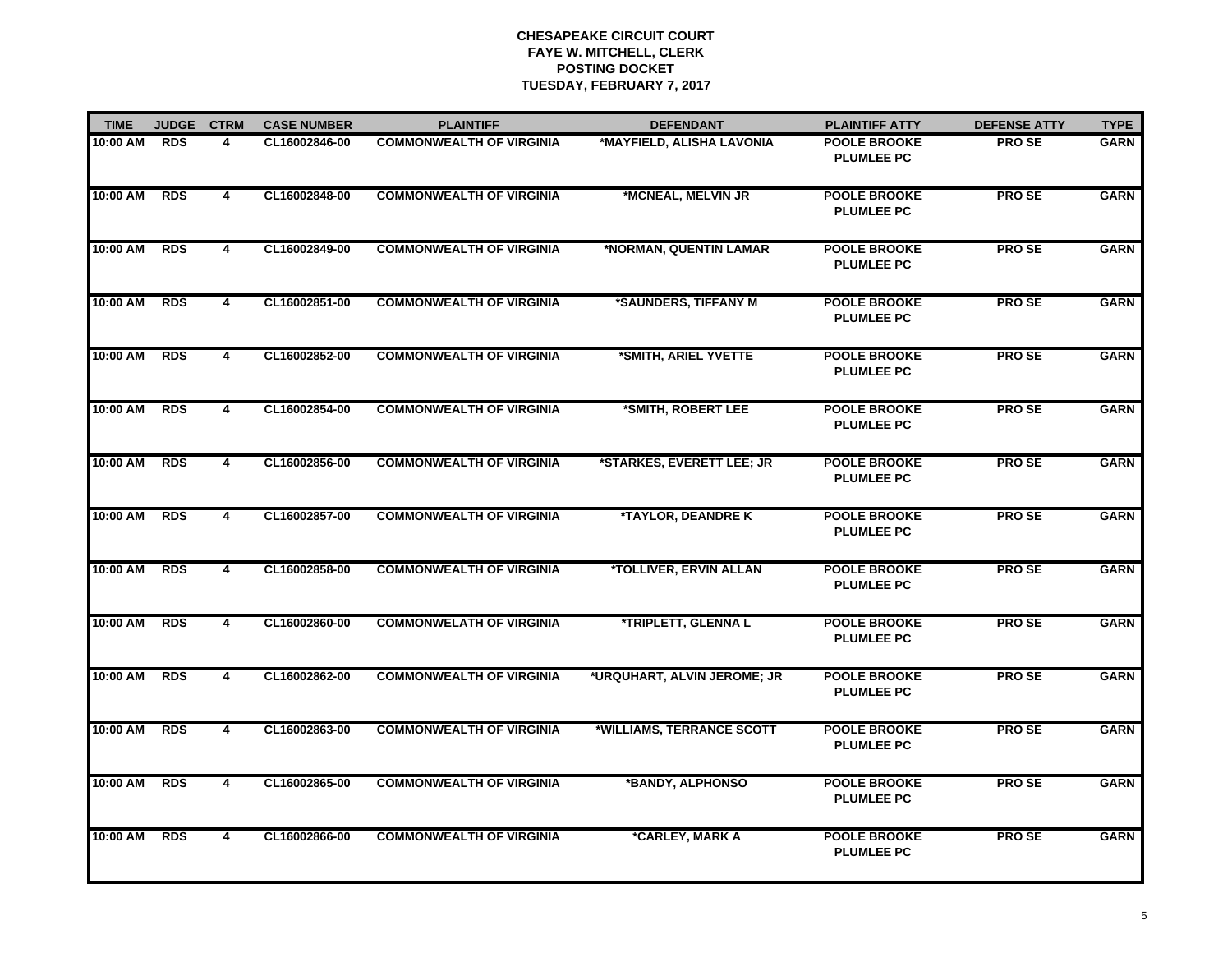| <b>TIME</b> | <b>JUDGE</b> | <b>CTRM</b>    | <b>CASE NUMBER</b> | <b>PLAINTIFF</b>                               | <b>DEFENDANT</b>               | <b>PLAINTIFF ATTY</b>                    | <b>DEFENSE ATTY</b>        | <b>TYPE</b> |
|-------------|--------------|----------------|--------------------|------------------------------------------------|--------------------------------|------------------------------------------|----------------------------|-------------|
| 10:00 AM    | <b>RDS</b>   | 4              | CL16002868-00      | <b>COMMONWEALTH OF VIRGINIA</b>                | *CARVER, SHYTERIA NICOLE       | <b>POOLE BROOKE</b><br><b>PLUMLEE PC</b> | <b>PROSE</b>               | <b>GARN</b> |
| 10:00 AM    | <b>RDS</b>   | 4              | CL16002956-00      | <b>EDUCAP INC</b>                              | *DIXON, RONNY T; JR            | HUEBSCHMAN,<br><b>MATTHEW D</b>          | <b>PROSE</b>               | <b>GARN</b> |
| 10:00 AM    | <b>RDS</b>   | 4              | CL16002957-00      | <b>FORD MOTOR CREDIT COMPANY</b><br><b>LLC</b> | *EPPLEY, STEPHEN M             | <b>SAUNDERS, SARAH M</b>                 | <b>PROSE</b>               | <b>GARN</b> |
| 10:00 AM    | <b>RDS</b>   | 4              | CL16002987-00      | <b>SIMS-TAYLOR, STAR RENEE</b>                 | <b>TAYLOR, SAMUEL EZEKIEL</b>  | <b>PROSE</b>                             | PRO SE                     | <b>TBS</b>  |
| 10:00 AM    | <b>RDS</b>   | 4              | CL16003044-00      | <b>TREXLER, ARTHUR TERRANCE</b>                | <b>SOUCY, LAURA LEE</b>        | <b>PROSE</b>                             | <b>PROSE</b>               | <b>TBS</b>  |
| 10:00 AM    | <b>RDS</b>   | 4              | CL16003046-00      | <b>WILLIAMS, DEJUAN</b>                        | <b>WILLIAMS, GERARD ALBERT</b> | <b>ROSS, LINDA</b>                       | <b>SCEVIOUR, TIMOTHY P</b> | <b>TBS</b>  |
| 10:00 AM    | <b>RDS</b>   | 4              | CL16003047-00      | HENDERSON-DOUGHERTY,<br><b>JEANETTE</b>        | <b>DOUGHERTY, BOBBIE LEE</b>   | <b>PROSE</b>                             | <b>PROSE</b>               | <b>TBS</b>  |
| 10:00 AM    | <b>RDS</b>   | 4              | CL16003050-00      | <b>FERRELL-KINGSTON, ITOA M</b>                | KINGSTON, ALAN-MICHAEL JUNIOR  | <b>RIVARD, DAVID A</b>                   | <b>PROSE</b>               | <b>TBS</b>  |
| 10:00 AM    | RDS          | 4              | CL16003060-00      | <b>TECSON, GRETCHEN</b>                        | PORAMBO, JOSEPH                | <b>LOTKIN, ADAM H</b>                    | LAMBERT, R LARRY; JR TBS   |             |
| 10:00 AM    | <b>RDS</b>   | 4              | CL16003161-00      | <b>CLUB LAND'OR (NASSAU) LTD</b>               | *BEACH, ANTHONY                | <b>PROSE</b>                             | <b>PROSE</b>               | <b>GARN</b> |
| 10:00 AM    | <b>RDS</b>   | 4              | CL16003196-00      | <b>BAIN, JAMES</b>                             | <b>AVILES, ROMON H</b>         | <b>PROSE</b>                             | <b>PROSE</b>               | <b>TBS</b>  |
| 10:00 AM    | <b>RDS</b>   | $\overline{4}$ | CL16003207-00      | <b>KOEP, KENDALL</b>                           | *MIZELL, ZACHARY T             | <b>ALBISTON, GEORGE T</b>                | <b>PROSE</b>               | <b>TBS</b>  |
| 10:00 AM    | <b>RDS</b>   | 4              | CL16003216-00      | <b>MORGAN, ANDREA</b>                          | <b>MORGAN, LARRY</b>           | <b>PROSE</b>                             | <b>HALLAUER, SCOTT F</b>   | <b>TBS</b>  |
| 10:00 AM    | <b>RDS</b>   | 4              | CL16003223-00      | <b>CLARKE, REBECCA</b>                         | <b>HOWLETT, JASON</b>          | <b>PROSE</b>                             | <b>PROSE</b>               | <b>TBS</b>  |